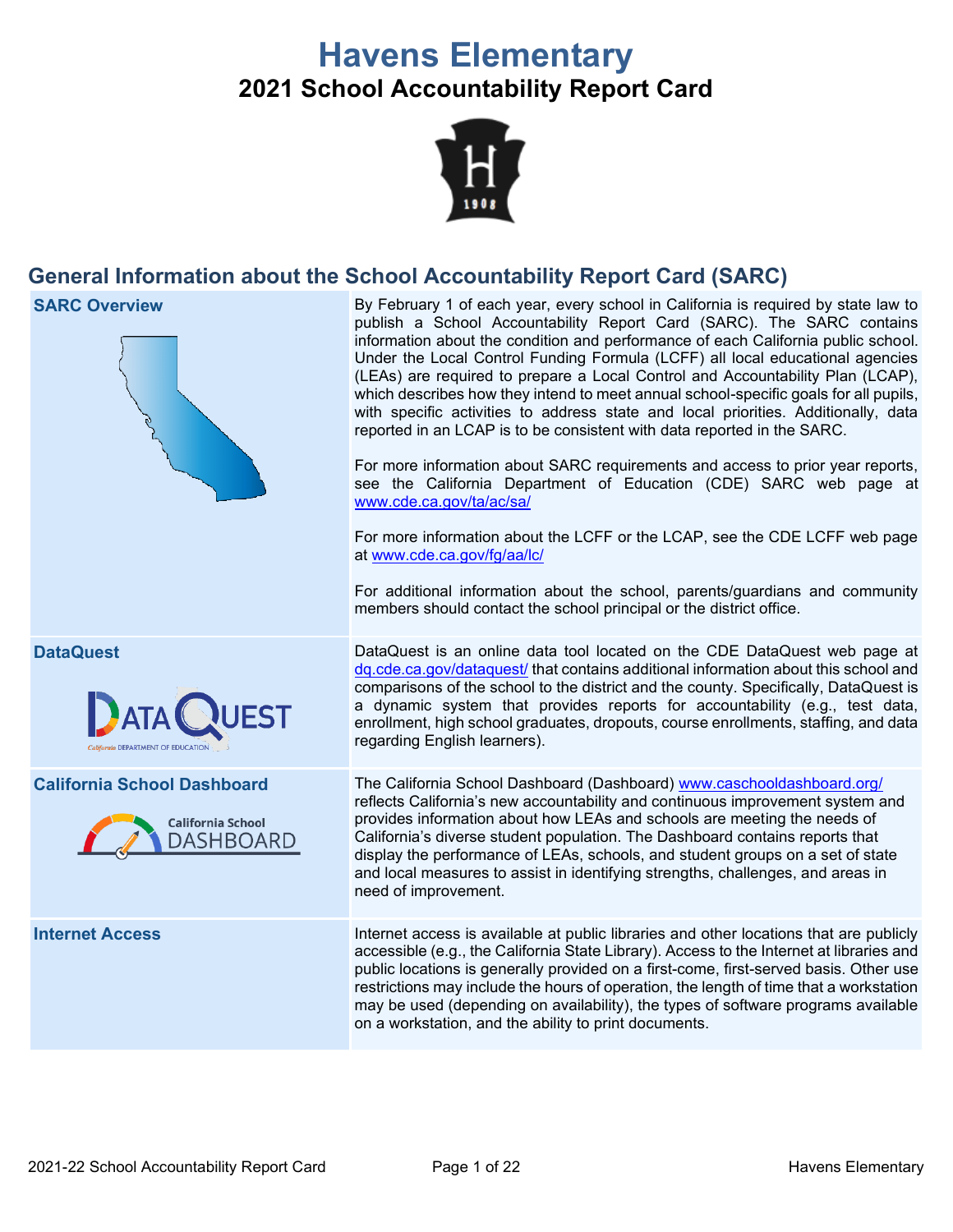# **2021-22 School Contact Information**

| <b>School Name</b>                                 | <b>Havens Elementary</b>              |
|----------------------------------------------------|---------------------------------------|
| <b>Street</b>                                      | 323 Highland Ave.                     |
| City, State, Zip                                   | Piedmont, CA 94611                    |
| <b>Phone Number</b>                                | $(510) 594 - 2681$                    |
| <b>Principal</b>                                   | Anne Dolid                            |
| <b>Email Address</b>                               | adolid@piedmont.k12.ca.us             |
| <b>School Website</b>                              | https://www.piedmont.k12.ca.us/havens |
| County-District-School (CDS) Code 01 61275 6002299 |                                       |

| 2021-22 District Contact Information |                                              |  |  |  |
|--------------------------------------|----------------------------------------------|--|--|--|
| <b>District Name</b>                 | <b>Piedmont City Unified School District</b> |  |  |  |
| <b>Phone Number</b>                  | $(510) 594 - 2600$                           |  |  |  |
| Superintendent                       | <b>Randall Booker</b>                        |  |  |  |
| <b>Email Address</b>                 | rbooker@piedmont.k12.ca.us                   |  |  |  |
| <b>District Website Address</b>      | http://www.piedmont.k12.ca.us/               |  |  |  |

## **2021-22 School Overview**

The Havens School community is located in Piedmont, a city of about 11,000 residents, in the hills above the San Francisco Bay Area. The original school opened in 1901 and has continuously been modernized and renovated to accommodate around 450 students. The school is one of three elementary schools in the Piedmont Unified School District.

The faculty of Havens Elementary School is firm in their resolve to bring a world class education to our students. Classroom teachers, teacher specialists in music, art, library, reading, math, technology and special education collaborate to integrate curriculum in order to best meet the academic, social and emotional needs of our students. We strive to cultivate critical thinking, social responsibility and collaboration in students and faculty alike.

Our support staff of custodians, office staff, para educators and administrators work with students, families and staff to maintain a supportive learning environment for all students so that they can realize their potential.

We redefined our mission and values in Fall 2018: Everyone at Havens Belongs. We are Caring. We are Courageous. We have Integrity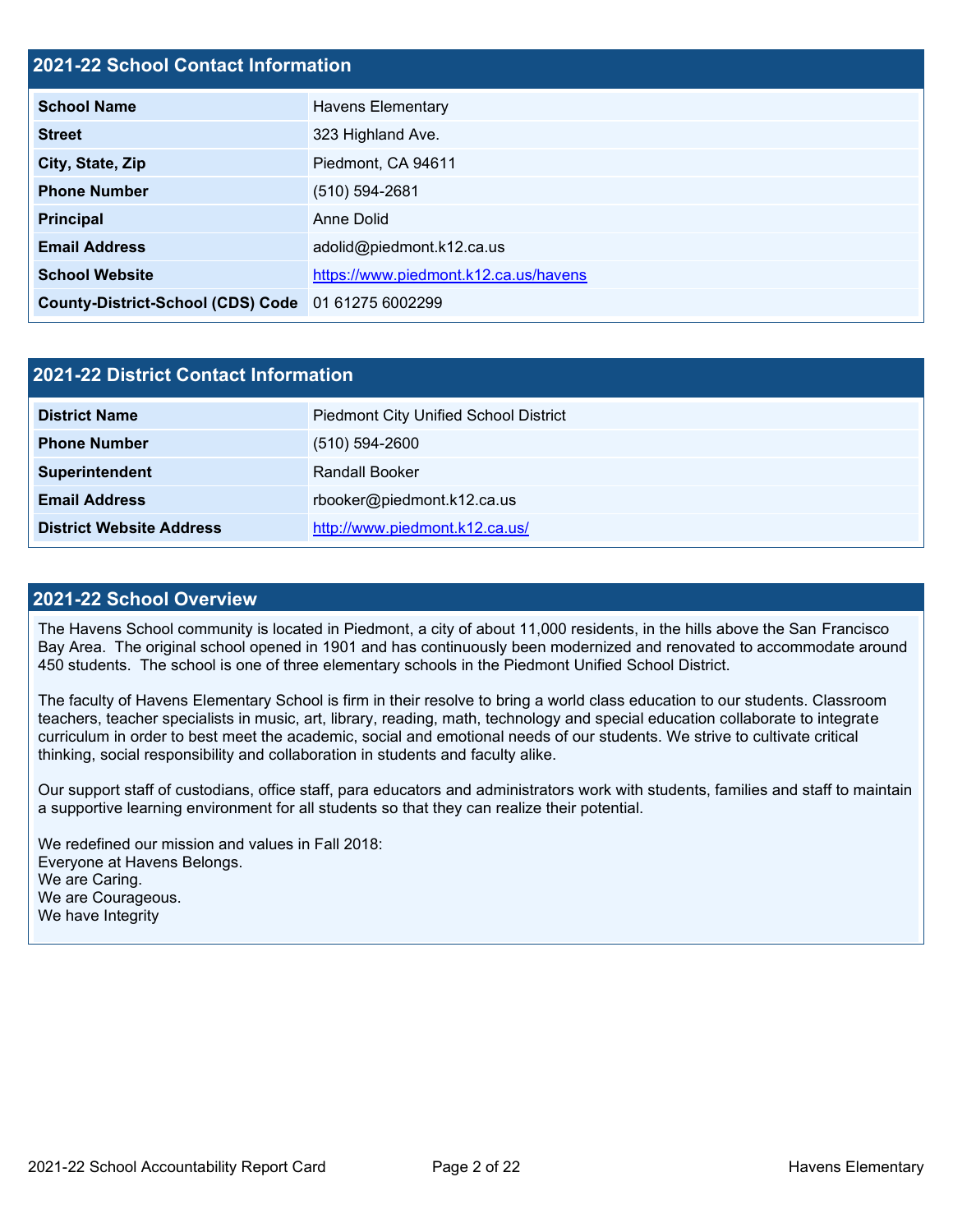# **About this School**

| 2020-21 Student Enrollment by Grade Level |                           |  |  |  |
|-------------------------------------------|---------------------------|--|--|--|
| <b>Grade Level</b>                        | <b>Number of Students</b> |  |  |  |
| Kindergarten                              | 82                        |  |  |  |
| Grade 1                                   | 60                        |  |  |  |
| Grade 2                                   | 72                        |  |  |  |
| Grade 3                                   | 87                        |  |  |  |
| Grade 4                                   | 72                        |  |  |  |
| Grade 5                                   | 71                        |  |  |  |
| <b>Total Enrollment</b>                   | 444                       |  |  |  |

# **2020-21 Student Enrollment by Student Group**

| <b>Student Group</b>                   | <b>Percent of Total Enrollment</b> |
|----------------------------------------|------------------------------------|
| Asian                                  | 19.4                               |
| <b>Black or African American</b>       | 1.1                                |
| <b>Filipino</b>                        | 0.7                                |
| <b>Hispanic or Latino</b>              | 7.2                                |
| <b>Two or More Races</b>               | 18.5                               |
| <b>White</b>                           | 53.2                               |
| <b>English Learners</b>                | 1.6                                |
| <b>Homeless</b>                        | 0.2                                |
| <b>Socioeconomically Disadvantaged</b> | 2                                  |
| <b>Students with Disabilities</b>      | 10.4                               |

# **A. Conditions of Learning State Priority: Basic**

The SARC provides the following information relevant to the State priority: Basic (Priority 1):

- Degree to which teachers are appropriately assigned and fully credentialed in the subject area and for the pupils they are teaching;
- Pupils have access to standards-aligned instructional materials; and
- School facilities are maintained in good repair

Note: For more information refer to the Updated Teacher Equity Definitions web page at<https://www.cde.ca.gov/pd/ee/teacherequitydefinitions.asp>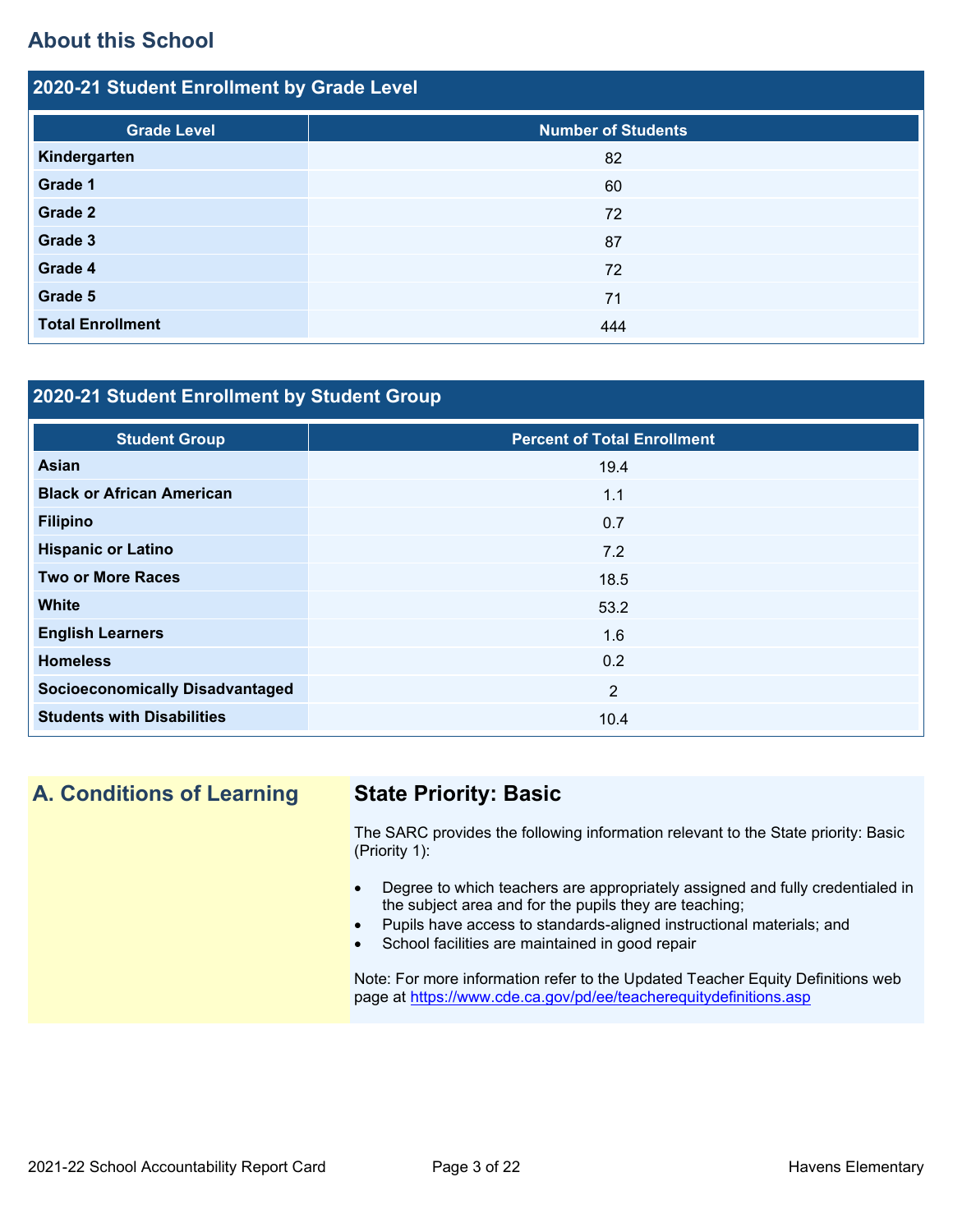| <b>2019-20 Teacher Preparation and Placement</b>                                                |         |  |  |  |
|-------------------------------------------------------------------------------------------------|---------|--|--|--|
| <b>Authorization/Assignment</b>                                                                 | 2019-20 |  |  |  |
| Fully (Preliminary or Clear) Credentialed for Subject and Student Placement (properly assigned) |         |  |  |  |
| <b>Intern Credential Holders Properly Assigned</b>                                              |         |  |  |  |
| Teachers Without Credentials and Misassignments ("ineffective" under ESSA)                      |         |  |  |  |
| Credentialed Teachers Assigned Out-of-Field ("out-of-field" under ESSA)                         |         |  |  |  |
| <b>Unknown</b>                                                                                  |         |  |  |  |
| <b>Total Teaching Positions</b>                                                                 |         |  |  |  |

Note: The data in this table is based on Full Time Equivalent (FTE) status. One FTE equals one staff member working full time; one FTE could also represent two staff members who each work 50 percent of full time. Additionally, an assignment is defined as a position that an educator is assigned to based on setting, subject, and grade level. An authorization is defined as the services that an educator is authorized to provide to students.

# **2019-20 Teachers Without Credentials and Misassignments (considered "ineffective" under ESSA) Authorization/Assignment 2019-20 Permits and Waivers Misassignments Vacant Positions Total Teachers Without Credentials and Misassignments**

| 2019-20 Credentialed Teachers Assigned Out-of-Field (considered "out-of-field" under ESSA) |  |
|--------------------------------------------------------------------------------------------|--|
| the all a solar and                                                                        |  |

| <b>Indicator</b>                                              | 2019-20 |
|---------------------------------------------------------------|---------|
| <b>Credentialed Teachers Authorized on a Permit or Waiver</b> |         |
| <b>Local Assignment Options</b>                               |         |
| <b>Total Out-of-Field Teachers</b>                            |         |

| 2019-20 Class Assignments                                                                                                                           |         |
|-----------------------------------------------------------------------------------------------------------------------------------------------------|---------|
| <b>Indicator</b>                                                                                                                                    | 2019-20 |
| <b>Misassignments for English Learners</b><br>(a percentage of all the classes with English learners taught by teachers that are misassigned)       |         |
| No credential, permit or authorization to teach<br>(a percentage of all the classes taught by teachers with no record of an authorization to teach) |         |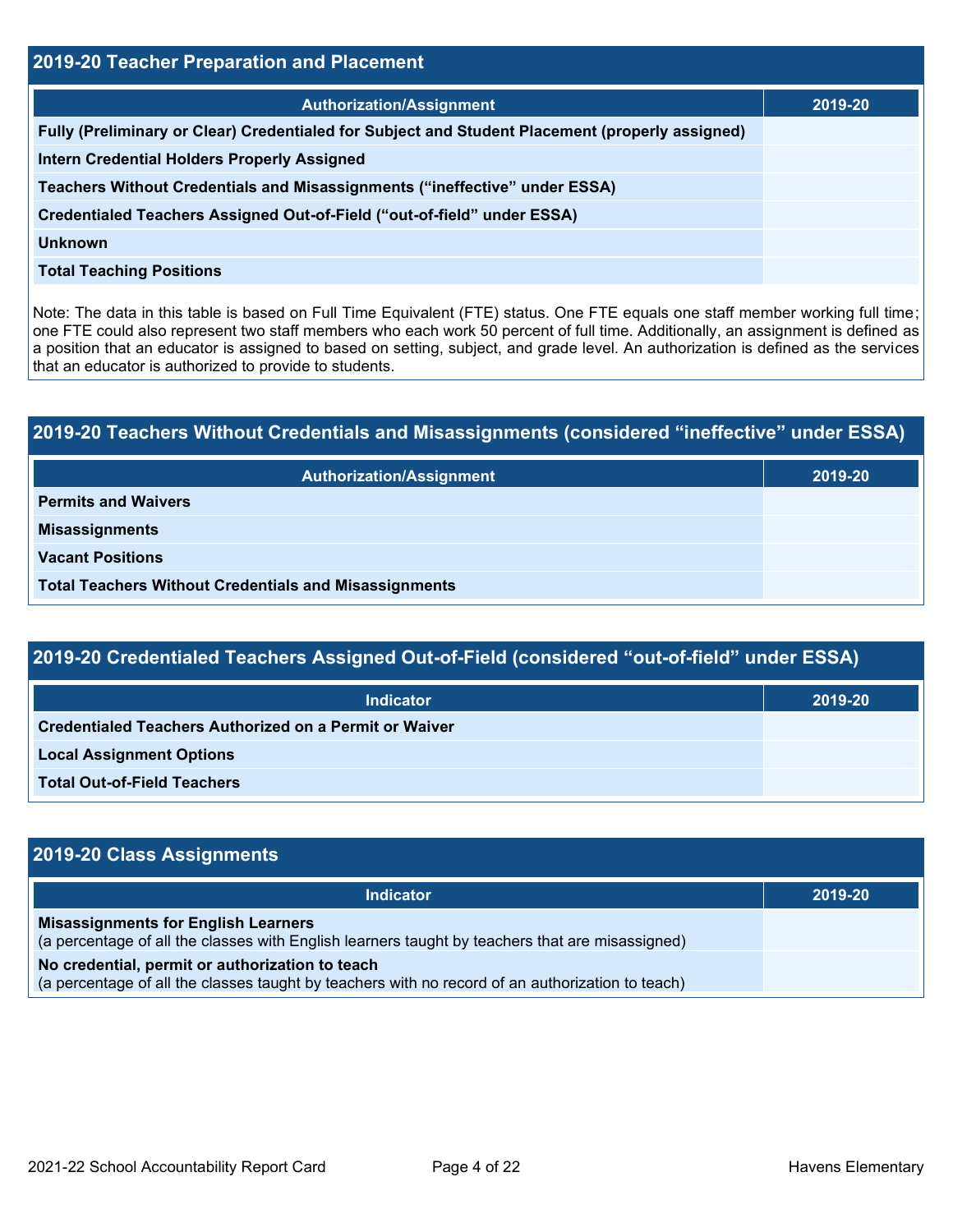## **2021-22 Quality, Currency, Availability of Textbooks and Other Instructional Materials**

Piedmont Unified School District sets a high priority upon ensuring that sufficient textbooks and instructional materials are available to support the school's instructional program. Piedmont Unified School district held a Public Hearing on September 22, 2021 and determined that each school in the District has sufficient and good quality textbooks and instructional materials. All students, including English Learners, are given their own individual standard aligned textbooks in core subjects. All textbooks and instructional materials used within the District are aligned with the California State Content Standards and Frameworks.

For 2021-2022, all textbooks and instructional materials at Havens Elementary School were in adequate supply and fair to excellent condition. 100% of students in each core subject area possessed the necessary textbooks and instructional materials, including the deployment of Google Chromebooks for all students in grades 4 and 5.

Piedmont School District follows the State Board of Education's recommended adoption cycle for core content materials. Teachers in the District have the opportunity to review the textbooks and provide feedback. Recommendations for final adoption are submitted to the Board of Education for approval.

#### **Year and month in which the data were collected September 2021** September 2021

| <b>Subject</b>                                         | Textbooks and Other Instructional Materials/year of<br><b>Adoption</b>                                                                                                                                                                                                                                                                                                                                                                                           | <b>From</b><br><b>Most</b><br><b>Recent</b><br><b>Adoption</b> | <b>Percent</b><br><b>Students</b><br><b>Lacking Own</b><br><b>Assigned</b><br><b>Copy</b> |
|--------------------------------------------------------|------------------------------------------------------------------------------------------------------------------------------------------------------------------------------------------------------------------------------------------------------------------------------------------------------------------------------------------------------------------------------------------------------------------------------------------------------------------|----------------------------------------------------------------|-------------------------------------------------------------------------------------------|
| <b>Reading/Language Arts</b>                           | Units of Study for Teaching Reading, authored by Lucy<br>Calkins and published by Heinemann<br>Units of Study for Teaching Writing, authored by Lucy Calkins<br>and published by Heinemann<br>Units of Study for Teaching Phonics, authored by Lucy<br>Calkins and published by Heinemann<br>Fountas and Pinnell Guided Reading, Interactive Read Aloud<br>and Word Study Lessons published by Heinemann<br>Leveled Literacy Intervention published by Heinemann | Yes                                                            | $\Omega$                                                                                  |
| <b>Mathematics</b>                                     | Bridges in Mathematics, 2nd Edition published by Math<br>Learning Center, adopted in 2015<br>Number Corner, 2nd Edition published by Math Learning<br>Center, adopted in 2015                                                                                                                                                                                                                                                                                    | Yes                                                            | $\mathbf 0$                                                                               |
| <b>Science</b>                                         | Smithsonian- Science in the Classroom Grades K-5, adopted<br>May 2020                                                                                                                                                                                                                                                                                                                                                                                            | Yes                                                            | $\mathbf 0$                                                                               |
| <b>History-Social Science</b>                          | Harcourt Brace - K<br>Houghton Mifflin 1st, 4th<br>MacMillan/MCGraw Hill 2nd<br>Pearson/Scott Foresman, 3rd<br>Oxford University, 5th                                                                                                                                                                                                                                                                                                                            | Yes                                                            | $\mathbf 0$                                                                               |
| <b>Foreign Language</b>                                | <b>NA</b>                                                                                                                                                                                                                                                                                                                                                                                                                                                        | No                                                             | $\mathbf{0}$                                                                              |
| <b>Health</b>                                          | Second Step published by Committee for Children, adopted<br>in 2013                                                                                                                                                                                                                                                                                                                                                                                              | Yes                                                            | 0                                                                                         |
| <b>Visual and Performing Arts</b>                      |                                                                                                                                                                                                                                                                                                                                                                                                                                                                  |                                                                | $\mathbf 0$                                                                               |
| <b>Science Laboratory Equipment</b><br>$(grades 9-12)$ |                                                                                                                                                                                                                                                                                                                                                                                                                                                                  |                                                                | $\boldsymbol{0}$                                                                          |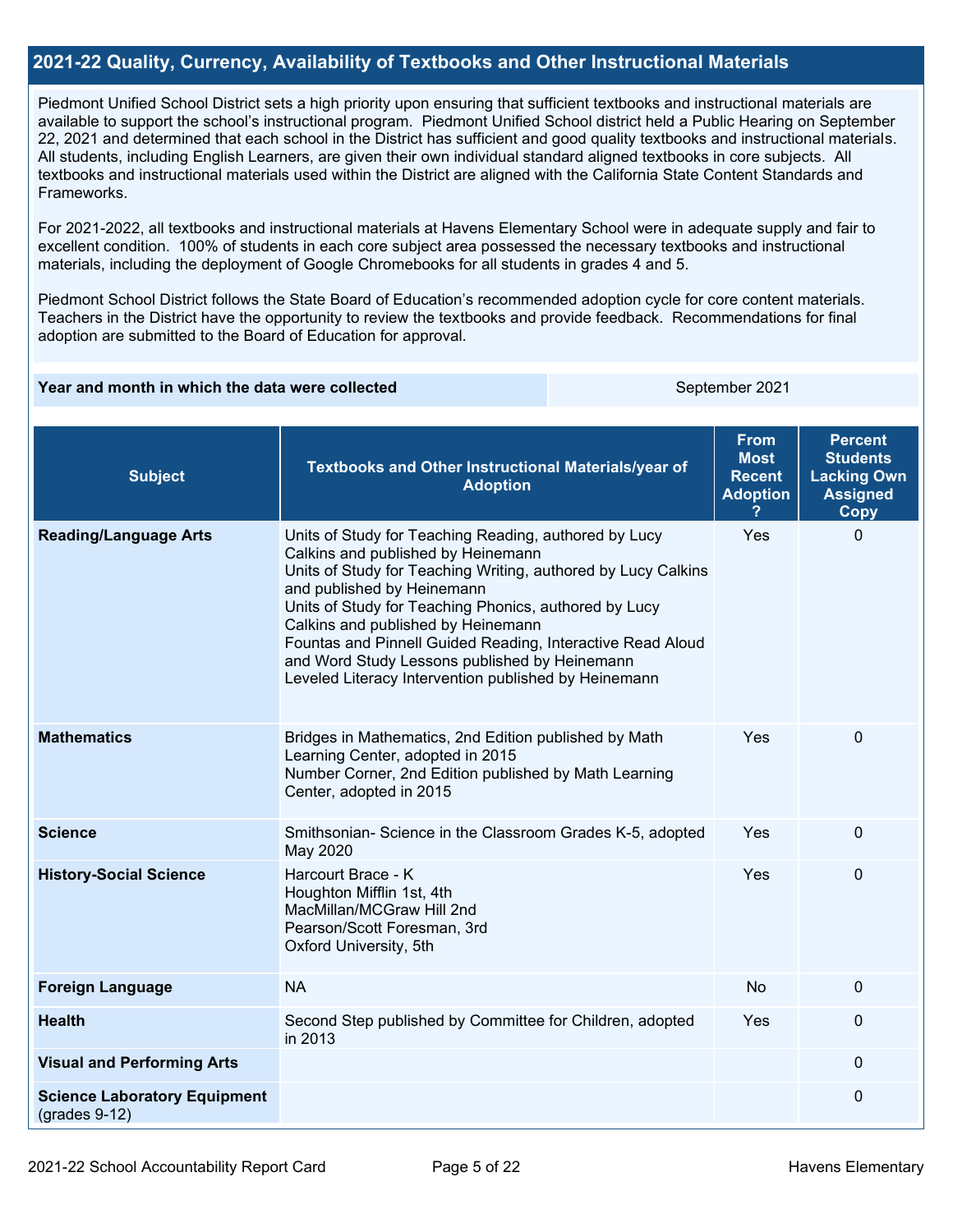# **School Facility Conditions and Planned Improvements**

Havens Elementary School was rebuilt in 2009-10 as part of the District's Seismic Safety Bond Program. The school is rated in "good" overall condition by the Facility Inspection Tool.

### **Year and month of the most recent FIT report** 12/06/2021

| <b>System Inspected</b>                                                       | <b>Rate</b><br>Good | Rate<br>Fair | Rate<br>Poor | <b>Repair Needed and Action Taken or Planned</b>                                                                                                                                                                              |
|-------------------------------------------------------------------------------|---------------------|--------------|--------------|-------------------------------------------------------------------------------------------------------------------------------------------------------------------------------------------------------------------------------|
| <b>Systems:</b><br>Gas Leaks, Mechanical/HVAC, Sewer                          | X                   |              |              | Measures to reduce heat gain have been taken,<br>including ceiling fans and anti-glare window<br>films, were taken. Classrooms HVAC systems<br>have been modernized. Classrooms are outfitted<br>with Merv-13 air filtration. |
| Interior:<br>Interior Surfaces                                                | X                   |              |              |                                                                                                                                                                                                                               |
| <b>Cleanliness:</b><br>Overall Cleanliness, Pest/Vermin Infestation           | X                   |              |              |                                                                                                                                                                                                                               |
| <b>Electrical</b>                                                             | X                   |              |              |                                                                                                                                                                                                                               |
| <b>Restrooms/Fountains:</b><br>Restrooms, Sinks/ Fountains                    | X                   |              |              |                                                                                                                                                                                                                               |
| Safety:<br>Fire Safety, Hazardous Materials                                   | X                   |              |              |                                                                                                                                                                                                                               |
| Structural:<br><b>Structural Damage, Roofs</b>                                | $\times$            |              |              |                                                                                                                                                                                                                               |
| <b>External:</b><br>Playground/School Grounds, Windows/<br>Doors/Gates/Fences |                     | X            |              | Rubberized play surface and asphalt need to be<br>replaced near two-story building.                                                                                                                                           |

| <b>Overall Facility Rate</b> |      |      |      |  |  |
|------------------------------|------|------|------|--|--|
| <b>Exemplary</b>             | Good | Fair | Poor |  |  |
|                              |      |      |      |  |  |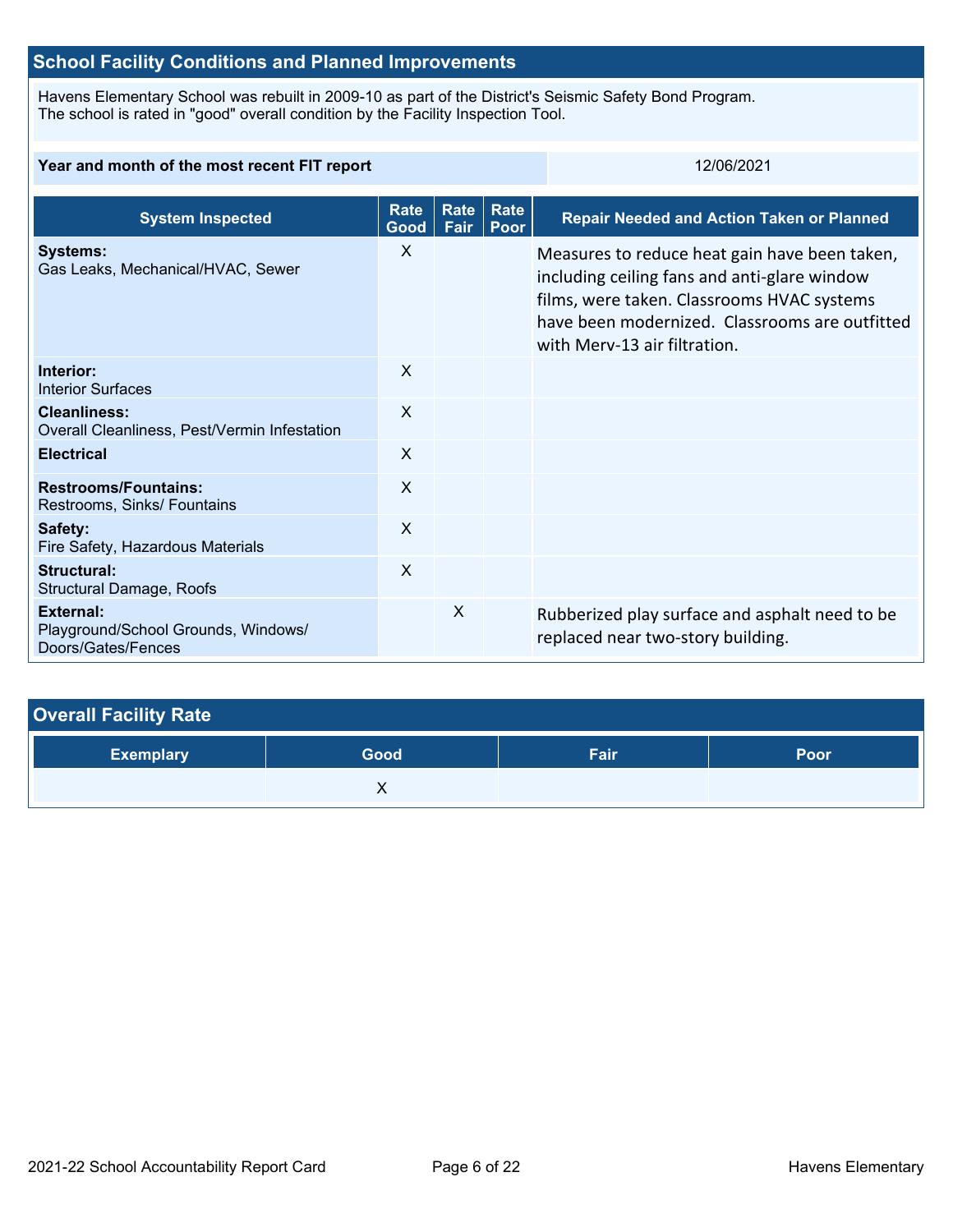# **B. Pupil Outcomes State Priority: Pupil Achievement**

The SARC provides the following information relevant to the State priority: Pupil Achievement (Priority 4):

### **Statewide Assessments**

(i.e., California Assessment of Student Performance and Progress [CAASPP] System includes the Smarter Balanced Summative Assessments for students in the general education population and the California Alternate Assessments [CAAs] for English language arts/literacy [ELA] and mathematics given in grades three through eight and grade eleven. Only eligible students may participate in the administration of the CAAs. CAAs items are aligned with alternate achievement standards, which are linked with the Common Core State Standards [CCSS] for students with the most significant cognitive disabilities).

The CAASPP System encompasses the following assessments and student participation requirements:

- 1. **Smarter Balanced Summative Assessments and CAAs for ELA** in grades three through eight and grade eleven.
- 2. **Smarter Balanced Summative Assessments and CAAs for mathematics** in grades three through eight and grade eleven.
- 3. **California Science Test (CAST) and CAAs for Science** in grades five, eight, and once in high school (i.e., grade ten, eleven, or twelve).

### **SARC Reporting in the 2020-2021 School Year Only**

Where the most viable option, LEAs were required to administer the statewide summative assessment in ELA and mathematics. Where a statewide summative assessment was not the most viable option for the LEA (or for one or more gradelevel[s] within the LEA) due to the pandemic, LEAs were allowed to report results from a different assessment that met the criteria established by the State Board of Education (SBE) on March 16, 2021. The assessments were required to be:

- Aligned with CA CCSS for ELA and mathematics;
- Available to students in grades 3 through 8, and grade 11; and
- Uniformly administered across a grade, grade span, school, or district to all eligible students.

#### **Options**

Note that the CAAs could only be administered in-person following health and safety requirements. If it was not viable for the LEA to administer the CAAs in person with health and safety guidelines in place, the LEA was directed to not administer the tests. There were no other assessment options available for the CAAs. Schools administered the Smarter Balanced Summative Assessments for ELA and mathematics, other assessments that meet the SBE criteria, or a combination of both, and they could only choose one of the following:

- Smarter Balanced ELA and mathematics summative assessments;
- Other assessments meeting the SBE criteria; or
- Combination of Smarter Balanced ELA and mathematics summative assessments and other assessments.

The percentage of students who have successfully completed courses that satisfy the requirements for entrance to the University of California and the California State University, or career technical education sequences or programs of study.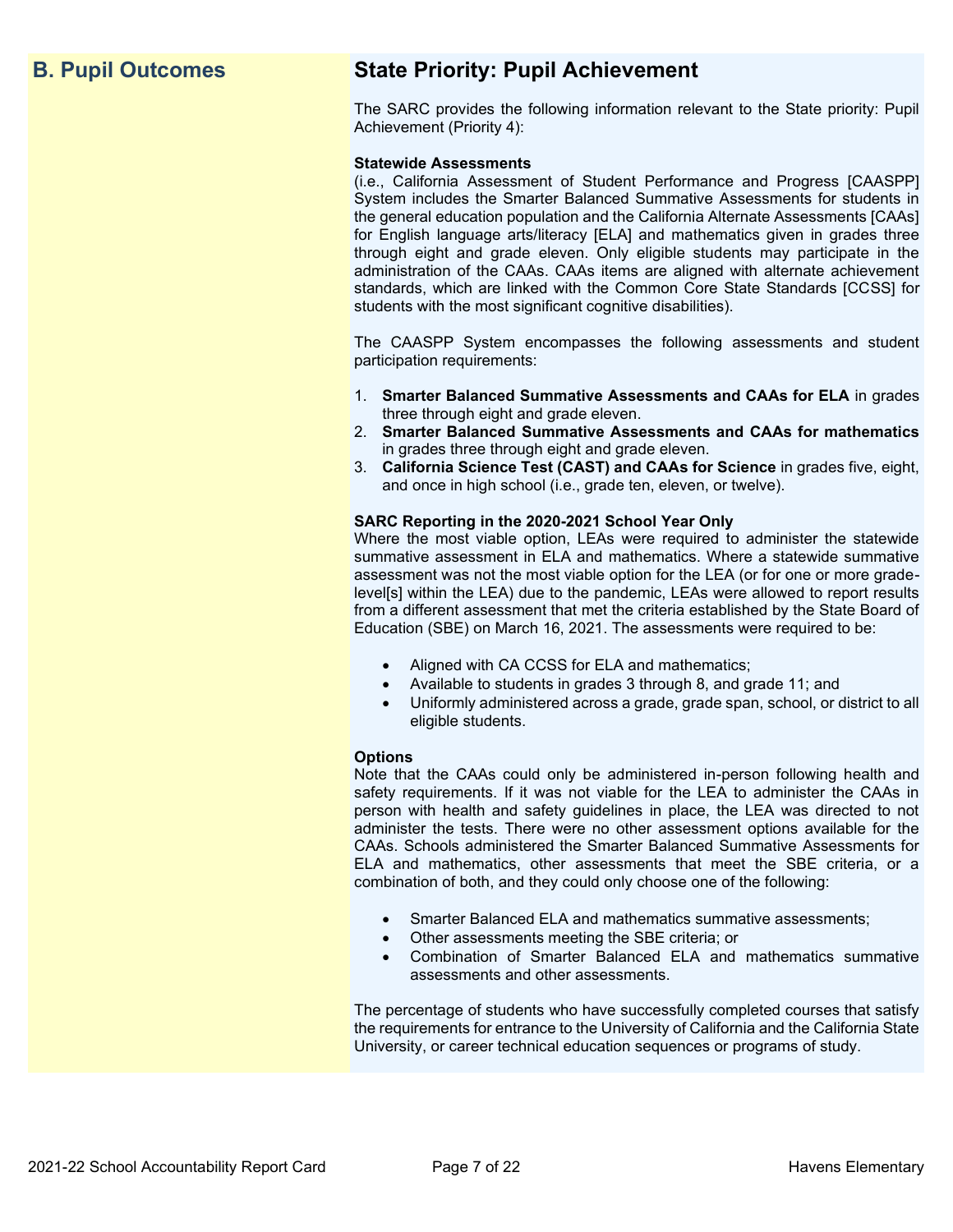# **Percentage of Students Meeting or Exceeding the State Standard on CAASPP**

This table displays CAASPP test results in ELA and mathematics for all students grades three through eight and grade eleven taking and completing a state-administered assessment.

The 2019-2020 data cells with N/A values indicate that the 2019-2020 data are not available due to the COVID-19 pandemic and resulting summative test suspension. The Executive Order N-30-20 was issued which waived the assessment, accountability, and reporting requirements for the 2019-2020 school year.

The 2020-2021 data cells have N/A values because these data are not comparable to other year data due to the COVID-19 pandemic during the 2020-2021 school year. Where the CAASPP assessments in ELA and/or mathematics is not the most viable option, the LEAs were allowed to administer local assessments. Therefore, the 2020-2021 data between school years for the school, district, state are not an accurate comparison. As such, it is inappropriate to compare results of the 2020-2021 school year to other school years.

| Subject                                                              | <b>School</b><br>2019-20 | <b>School</b><br>2020-21 | <b>District</b><br>2019-20 | <b>District</b><br>2020-21 | <b>State</b><br>2019-20 | <b>State</b><br>2020-21 |
|----------------------------------------------------------------------|--------------------------|--------------------------|----------------------------|----------------------------|-------------------------|-------------------------|
| <b>English Language Arts/Literacy</b><br>$\left($ grades 3-8 and 11) | N/A                      | N/A                      | N/A                        | N/A                        | N/A                     | N/A                     |
| <b>Mathematics</b><br>$(grades 3-8 and 11)$                          | N/A                      | N/A                      | N/A                        | N/A                        | N/A                     | N/A                     |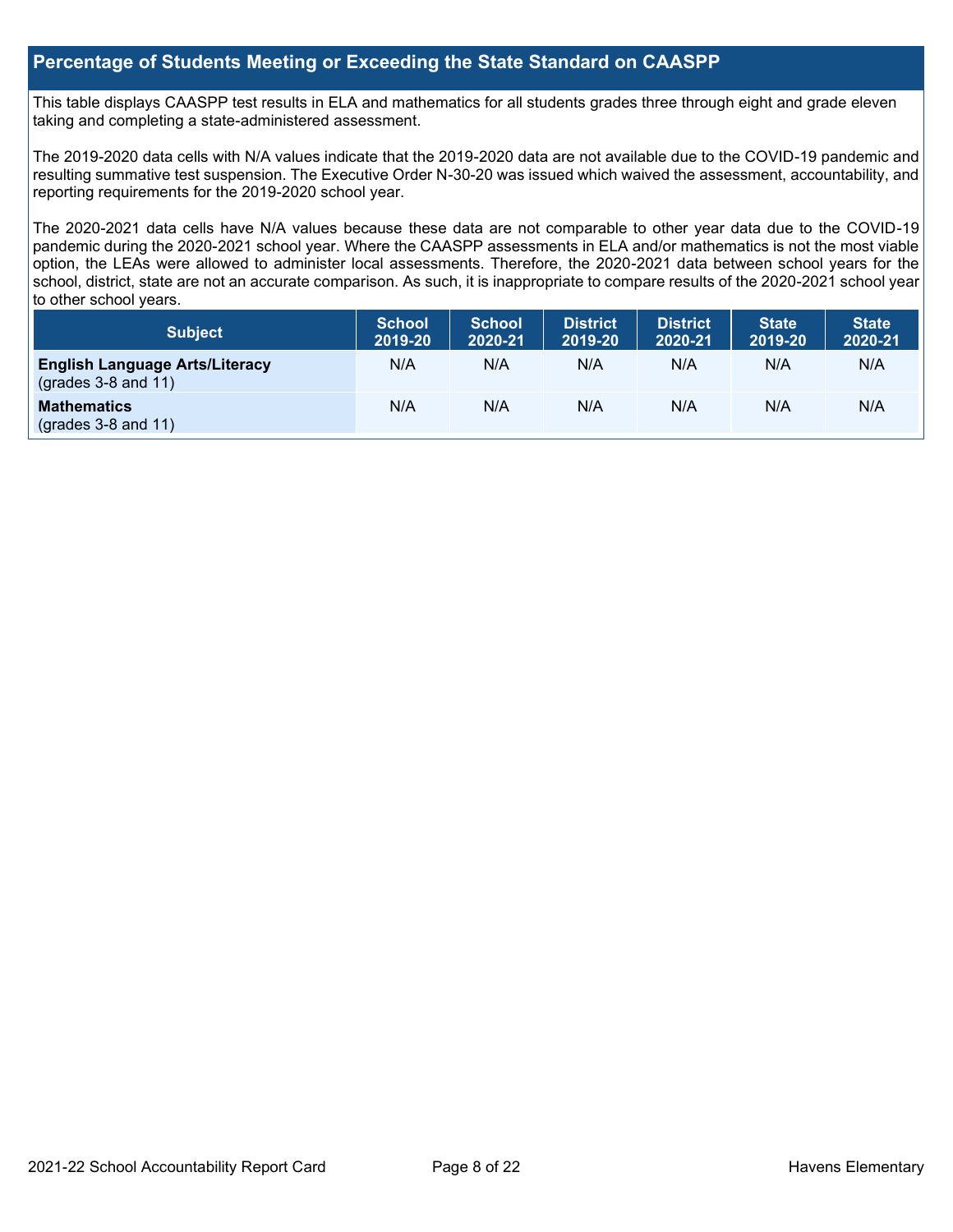# **2020-21 CAASPP Test Results in ELA by Student Group**

This table displays CAASPP test results in ELA by student group for students grades three through eight and grade eleven taking and completing a state-administered assessment. The CDE will populate this table for schools in cases where the school administered the CAASPP assessment. In cases where the school administered a local assessment instead of CAASPP, the CDE will populate this table with "NT" values, meaning this school did not test students using the CAASPP. See the local assessment(s) table for more information.

| <b>CAASPP</b><br><b>Student Groups</b>               | <b>CAASPP</b><br><b>Total</b><br><b>Enrollment</b> | <b>CAASPP</b><br><b>Number</b><br><b>Tested</b> | <b>CAASPP</b><br><b>Percent</b><br><b>Tested</b> | <b>CAASPP</b><br><b>Percent</b><br><b>Not Tested</b> | <b>CAASPP</b><br><b>Percent</b><br><b>Met or</b><br><b>Exceeded</b> |
|------------------------------------------------------|----------------------------------------------------|-------------------------------------------------|--------------------------------------------------|------------------------------------------------------|---------------------------------------------------------------------|
| <b>All Students</b>                                  | 225                                                | 217                                             | 96.44                                            | 3.56                                                 | 81.57                                                               |
| <b>Female</b>                                        | 97                                                 | 96                                              | 98.97                                            | 1.03                                                 | 81.25                                                               |
| <b>Male</b>                                          | 128                                                | 121                                             | 94.53                                            | 5.47                                                 | 81.82                                                               |
| American Indian or Alaska Native                     | $\mathbf 0$                                        | $\mathbf 0$                                     | $\mathbf 0$                                      | $\overline{0}$                                       | 0                                                                   |
| <b>Asian</b>                                         | 48                                                 | 46                                              | 95.83                                            | 4.17                                                 | 93.48                                                               |
| <b>Black or African American</b>                     | $\overline{\phantom{a}}$                           | $\overline{\phantom{a}}$                        | --                                               | $\overline{\phantom{a}}$                             | $-$                                                                 |
| <b>Filipino</b>                                      | $- -$                                              | $\sim$                                          |                                                  |                                                      |                                                                     |
| <b>Hispanic or Latino</b>                            | 19                                                 | 18                                              | 94.74                                            | 5.26                                                 | 55.56                                                               |
| <b>Native Hawaiian or Pacific Islander</b>           | $\mathbf 0$                                        | $\mathbf 0$                                     | $\mathbf{0}$                                     | $\mathbf 0$                                          | $\mathbf 0$                                                         |
| <b>Two or More Races</b>                             | 47                                                 | 47                                              | 100                                              | $\mathbf 0$                                          | 76.6                                                                |
| <b>White</b>                                         | 109                                                | 104                                             | 95.41                                            | 4.59                                                 | 84.62                                                               |
| <b>English Learners</b>                              | $-$                                                | $\overline{\phantom{a}}$                        | $-$                                              | $\overline{a}$                                       | --                                                                  |
| <b>Foster Youth</b>                                  | $\Omega$                                           | $\mathbf{0}$                                    | $\mathbf{0}$                                     | $\mathbf 0$                                          | $\Omega$                                                            |
| <b>Homeless</b>                                      | --                                                 | $\overline{\phantom{m}}$                        | --                                               | $\sim$                                               | --                                                                  |
| <b>Military</b>                                      | $\mathbf{0}$                                       | $\mathbf 0$                                     | $\mathbf{0}$                                     | $\Omega$                                             | 0                                                                   |
| <b>Socioeconomically Disadvantaged</b>               | --                                                 | $\overline{\phantom{a}}$                        |                                                  | $\sim$                                               | --                                                                  |
| <b>Students Receiving Migrant Education Services</b> | $\Omega$                                           | $\mathbf 0$                                     | $\Omega$                                         | $\mathbf{0}$                                         | 0                                                                   |
| <b>Students with Disabilities</b>                    | 31                                                 | 27                                              | 87.1                                             | 12.9                                                 | 59.26                                                               |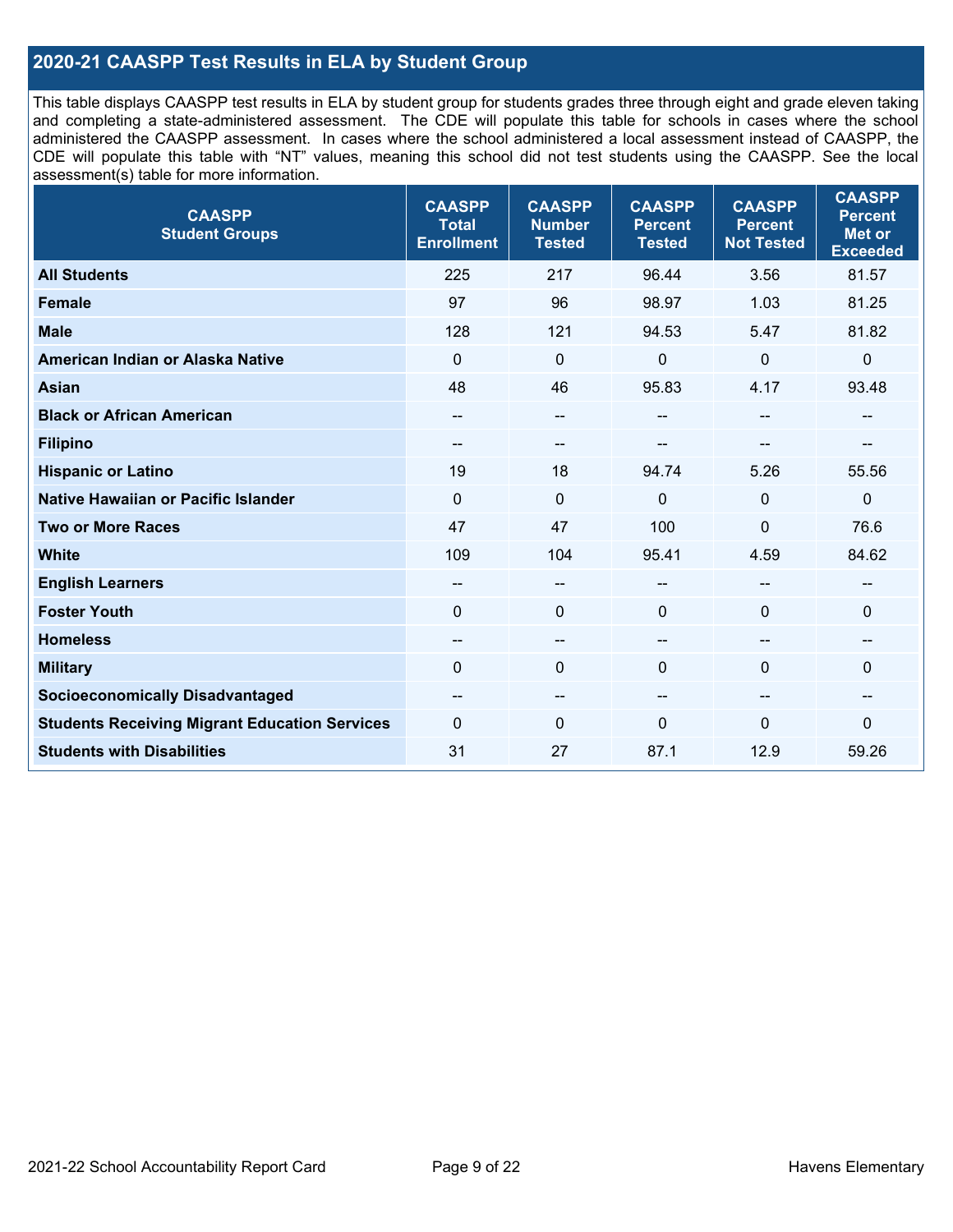# **2020-21 CAASPP Test Results in Math by Student Group**

This table displays CAASPP test results in Math by student group for students grades three through eight and grade eleven taking and completing a state-administered assessment. The CDE will populate this table for schools in cases where the school administered the CAASPP assessment. In cases where the school administered a local assessment instead of CAASPP, the CDE will populate this table with "NT" values, meaning this school did not test students using the CAASPP. See the local assessment(s) table for more information.

| <b>CAASPP</b><br><b>Student Groups</b>               | <b>CAASPP</b><br><b>Total</b><br><b>Enrollment</b> | <b>CAASPP</b><br><b>Number</b><br><b>Tested</b> | <b>CAASPP</b><br><b>Percent</b><br><b>Tested</b> | <b>CAASPP</b><br><b>Percent</b><br><b>Not Tested</b> | <b>CAASPP</b><br><b>Percent</b><br><b>Met or</b><br><b>Exceeded</b> |
|------------------------------------------------------|----------------------------------------------------|-------------------------------------------------|--------------------------------------------------|------------------------------------------------------|---------------------------------------------------------------------|
| <b>All Students</b>                                  | 225                                                | 217                                             | 96.44                                            | 3.56                                                 | 81.02                                                               |
| <b>Female</b>                                        | 97                                                 | 96                                              | 98.97                                            | 1.03                                                 | 82.11                                                               |
| <b>Male</b>                                          | 128                                                | 121                                             | 94.53                                            | 5.47                                                 | 80.17                                                               |
| American Indian or Alaska Native                     | $\mathbf 0$                                        | $\mathbf 0$                                     | $\mathbf 0$                                      | $\mathbf 0$                                          | $\pmb{0}$                                                           |
| <b>Asian</b>                                         | 48                                                 | 46                                              | 95.83                                            | 4.17                                                 | 100.00                                                              |
| <b>Black or African American</b>                     | $\qquad \qquad -$                                  | --                                              | --                                               | $\overline{\phantom{a}}$                             | $\overline{\phantom{a}}$                                            |
| <b>Filipino</b>                                      | $- -$                                              | --                                              |                                                  |                                                      |                                                                     |
| <b>Hispanic or Latino</b>                            | 19                                                 | 18                                              | 94.74                                            | 5.26                                                 | 66.67                                                               |
| Native Hawaiian or Pacific Islander                  | $\mathbf 0$                                        | $\mathbf 0$                                     | $\mathbf 0$                                      | $\overline{0}$                                       | $\mathbf 0$                                                         |
| <b>Two or More Races</b>                             | 47                                                 | 47                                              | 100.00                                           | 0.00                                                 | 78.72                                                               |
| <b>White</b>                                         | 109                                                | 104                                             | 95.41                                            | 4.59                                                 | 77.88                                                               |
| <b>English Learners</b>                              | $\qquad \qquad -$                                  | --                                              | --                                               | --                                                   | --                                                                  |
| <b>Foster Youth</b>                                  | $\mathbf 0$                                        | 0                                               | $\mathbf 0$                                      | $\Omega$                                             | $\mathbf 0$                                                         |
| <b>Homeless</b>                                      | $\qquad \qquad -$                                  | --                                              | $- -$                                            | --                                                   | --                                                                  |
| <b>Military</b>                                      | $\Omega$                                           | 0                                               | $\mathbf 0$                                      | $\Omega$                                             | $\mathbf 0$                                                         |
| <b>Socioeconomically Disadvantaged</b>               | $- -$                                              | --                                              | $\hspace{0.05cm}$ – $\hspace{0.05cm}$            | --                                                   | --                                                                  |
| <b>Students Receiving Migrant Education Services</b> | $\Omega$                                           | 0                                               | $\Omega$                                         | $\mathbf{0}$                                         | 0                                                                   |
| <b>Students with Disabilities</b>                    | 31                                                 | 27                                              | 87.10                                            | 12.90                                                | 51.85                                                               |

# **2020-21 Local Assessment Test Results in ELA by Student Group**

This table displays Local Assessment test results in ELA by student group for students grades three through eight and grade eleven. LEAs/schools will populate this table for schools in cases where the school administered a local assessment. In cases where the school administered the CAASPP assessment, LEAs/schools will populate this table with "N/A" values in all cells, meaning this table is Not Applicable for this school.

| N/A<br><b>Student Groups</b> | N/A<br><b>Total</b><br><b>Enrollment</b> | N/A<br><b>Number</b><br><b>Tested</b> | N/A<br><b>Percent</b><br>Tested        | N/A<br><b>Percent</b><br><b>Not Tested</b> | N/A<br><b>Percent</b><br><b>At or Above</b><br><b>Grade Level</b> |
|------------------------------|------------------------------------------|---------------------------------------|----------------------------------------|--------------------------------------------|-------------------------------------------------------------------|
| <b>Hispanic or Latino</b>    |                                          |                                       |                                        |                                            | N/A                                                               |
| N/A<br><b>Student Groups</b> | N/A<br><b>Total</b><br><b>Enrollment</b> | N/A<br><b>Number</b><br><b>Tested</b> | N/A<br><b>Percent</b><br><b>Tested</b> | N/A<br><b>Percent</b><br>Not Tested        | N/A<br><b>Percent</b><br><b>At or Above</b><br><b>Grade Level</b> |
| <b>All Students</b>          | N/A                                      | N/A                                   | N/A                                    | N/A                                        | N/A                                                               |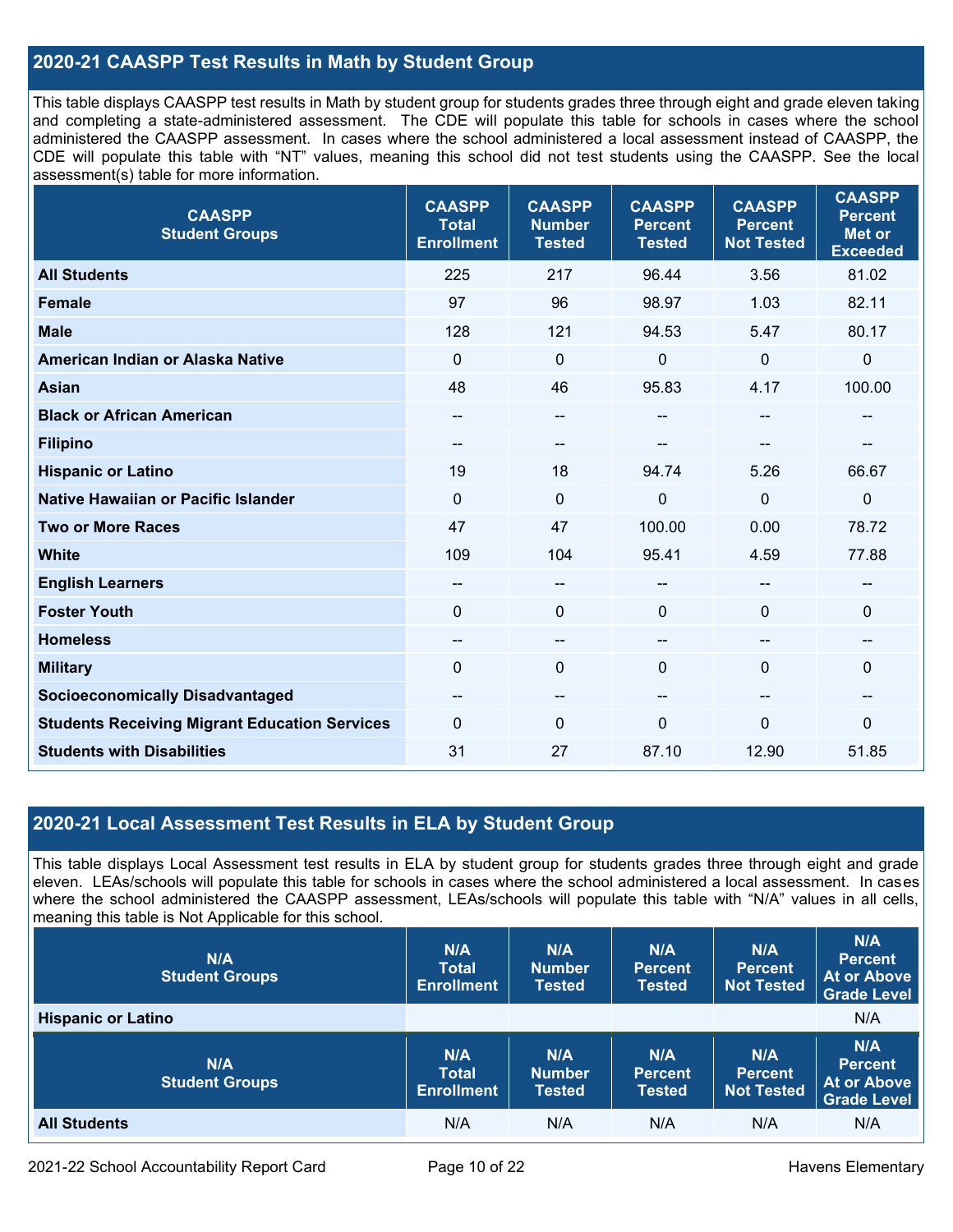| American Indian or Alaska Native                                                           | N/A                                      | N/A                                   | N/A                                    | N/A                                        | N/A                                                               |
|--------------------------------------------------------------------------------------------|------------------------------------------|---------------------------------------|----------------------------------------|--------------------------------------------|-------------------------------------------------------------------|
| Asian                                                                                      | N/A                                      | N/A                                   | N/A                                    |                                            | N/A                                                               |
| <b>Black or African American</b>                                                           | N/A                                      | N/A                                   |                                        |                                            | N/A                                                               |
| N/A<br><b>Student Groups</b>                                                               | N/A<br><b>Total</b><br><b>Enrollment</b> | N/A<br><b>Number</b><br><b>Tested</b> | N/A<br><b>Percent</b><br><b>Tested</b> | N/A<br><b>Percent</b><br><b>Not Tested</b> | N/A<br><b>Percent</b><br><b>At or Above</b><br><b>Grade Level</b> |
| N/A<br><b>Student Groups</b>                                                               | N/A<br>Total<br><b>Enrollment</b>        | N/A<br><b>Number</b><br>Tested        | N/A<br><b>Percent</b><br><b>Tested</b> | N/A<br><b>Percent</b><br><b>Not Tested</b> | N/A<br><b>Percent</b><br><b>At or Above</b><br><b>Grade Level</b> |
| N/A<br><b>Student Groups</b>                                                               | N/A<br><b>Total</b><br><b>Enrollment</b> | N/A<br><b>Number</b><br>Tested        | N/A<br><b>Percent</b><br><b>Tested</b> | N/A<br><b>Percent</b><br><b>Not Tested</b> | N/A<br><b>Percent</b><br>At or Above<br><b>Grade Level</b>        |
| *At or above the grade-level standard in the context of the local assessment administered. |                                          |                                       |                                        |                                            |                                                                   |

# **2020-21 Local Assessment Test Results in Math by Student Group**

This table displays Local Assessment test results in Math by student group for students grades three through eight and grade eleven. LEAs/schools will populate this table for schools in cases where the school administered a local assessment. In cases where the school administered the CAASPP assessment, LEAs/schools will populate this table with "N/A" values in all cells, meaning this table is Not Applicable for this school.

| N/A<br><b>Student Groups</b>                                                               | N/A<br><b>Total</b><br><b>Enrollment</b> | N/A<br><b>Number</b><br><b>Tested</b> | N/A<br><b>Percent</b><br><b>Tested</b> | N/A<br><b>Percent</b><br><b>Not Tested</b> | N/A<br><b>Percent</b><br><b>At or Above</b><br><b>Grade Level</b> |
|--------------------------------------------------------------------------------------------|------------------------------------------|---------------------------------------|----------------------------------------|--------------------------------------------|-------------------------------------------------------------------|
| <b>Two or More Races</b>                                                                   | N/A                                      | N/A                                   | N/A                                    | N/A                                        | N/A                                                               |
| <b>White</b>                                                                               | N/A                                      | N/A                                   | N/A                                    | N/A                                        | N/A                                                               |
| <b>Socioeconomically Disadvantaged</b>                                                     |                                          |                                       | N/A                                    |                                            |                                                                   |
| <b>Students with Disabilities</b>                                                          |                                          | N/A                                   | N/A                                    | N/A                                        |                                                                   |
| N/A<br><b>Student Groups</b>                                                               | N/A<br><b>Total</b><br><b>Enrollment</b> | N/A<br><b>Number</b><br><b>Tested</b> | N/A<br><b>Percent</b><br><b>Tested</b> | N/A<br><b>Percent</b><br><b>Not Tested</b> | N/A<br><b>Percent</b><br><b>At or Above</b><br><b>Grade Level</b> |
| N/A<br><b>Student Groups</b>                                                               | N/A<br><b>Total</b><br><b>Enrollment</b> | N/A<br><b>Number</b><br><b>Tested</b> | N/A<br><b>Percent</b><br><b>Tested</b> | N/A<br><b>Percent</b><br><b>Not Tested</b> | N/A<br><b>Percent</b><br><b>At or Above</b><br><b>Grade Level</b> |
| N/A<br><b>Student Groups</b>                                                               | N/A<br><b>Total</b><br><b>Enrollment</b> | N/A<br><b>Number</b><br><b>Tested</b> | N/A<br><b>Percent</b><br><b>Tested</b> | N/A<br><b>Percent</b><br><b>Not Tested</b> | N/A<br><b>Percent</b><br><b>At or Above</b><br><b>Grade Level</b> |
| N/A<br><b>Student Groups</b>                                                               | N/A<br><b>Total</b><br><b>Enrollment</b> | N/A<br><b>Number</b><br><b>Tested</b> | N/A<br><b>Percent</b><br><b>Tested</b> | N/A<br><b>Percent</b><br><b>Not Tested</b> | N/A<br><b>Percent</b><br><b>At or Above</b><br><b>Grade Level</b> |
| *At or above the grade-level standard in the context of the local assessment administered. |                                          |                                       |                                        |                                            |                                                                   |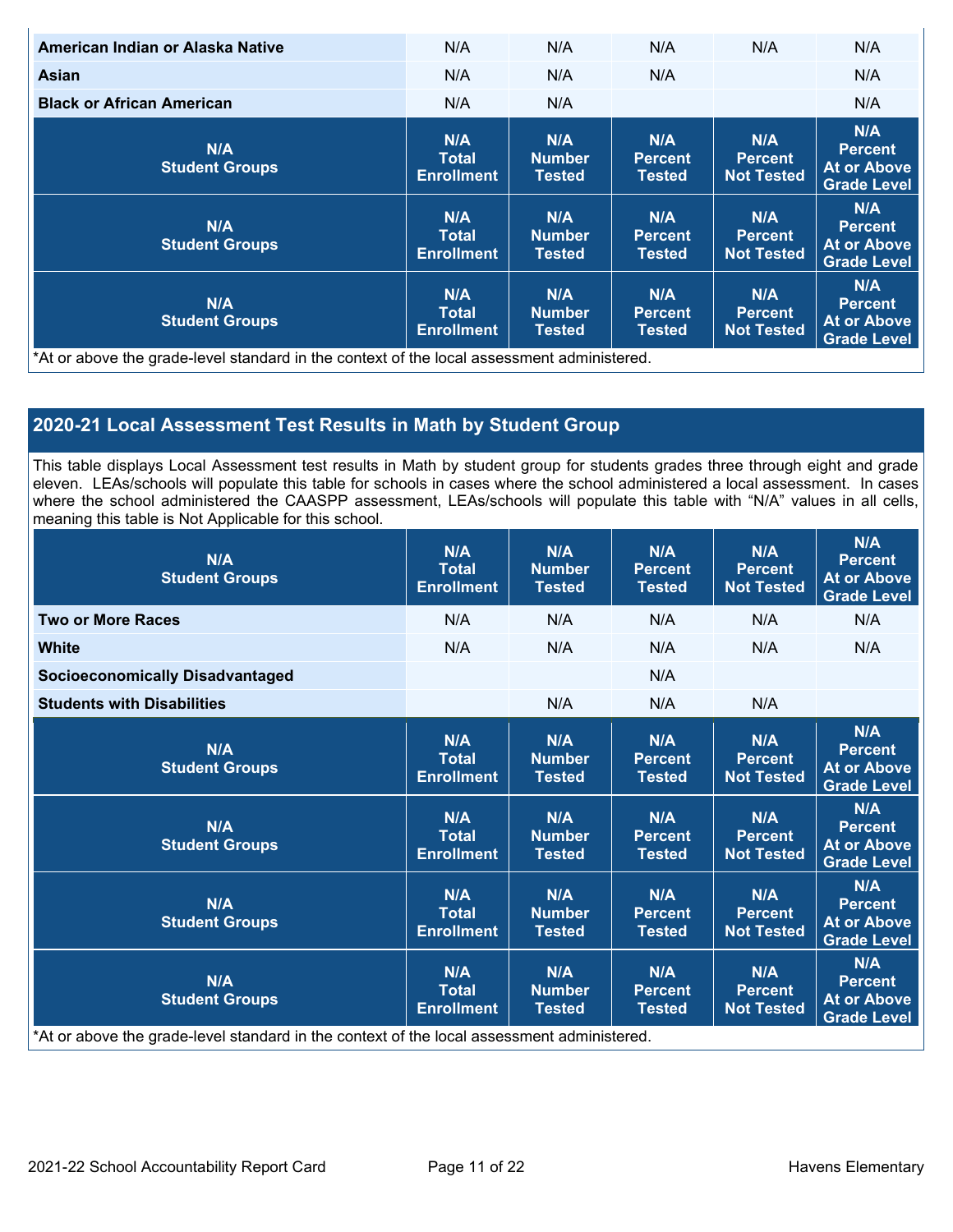# **CAASPP Test Results in Science for All Students**

This table displays the percentage of all students grades five, eight, and High School meeting or exceeding the State Standard.

The 2019-2020 data cells with N/A values indicate that the 2019-2020 data are not available due to the COVID-19 pandemic and resulting summative testing suspension. The Executive Order N-30-20 was issued which waived the assessment, accountability, and reporting requirements for the 2019-2020 school year.

For any 2020-2021 data cells with N/T values indicate that this school did not test students using the CAASPP Science.

| <b>Subject</b>                                  | <b>School</b> | <b>School</b> | <b>District</b> | <b>District</b> | <b>State</b> | <b>State</b> |
|-------------------------------------------------|---------------|---------------|-----------------|-----------------|--------------|--------------|
|                                                 | 2019-20       | 2020-21       | 2019-20         | 2020-21         | 2019-20      | 2020-21      |
| <b>Science</b><br>(grades 5, 8 and high school) | N/A           | 78.26         | N/A             | 68.86           | N/A          | 28.72        |

# **2020-21 CAASPP Test Results in Science by Student Group**

This table displays CAASPP test results in Science by student group for students grades five, eight, and High School. For any data cells with N/T values indicate that this school did not test students using the CAASPP Science.

| <b>Student Group</b>                                 | <b>Total</b><br><b>Enrollment</b>     | <b>Number</b><br><b>Tested</b> | <b>Percent</b><br><b>Tested</b> | <b>Percent</b><br><b>Not Tested</b> | <b>Percent</b><br><b>Met or</b><br><b>Exceeded</b> |
|------------------------------------------------------|---------------------------------------|--------------------------------|---------------------------------|-------------------------------------|----------------------------------------------------|
| <b>All Students</b>                                  | 69                                    | 69                             | 100.00                          | 0.00                                | 78.26                                              |
| <b>Female</b>                                        | 26                                    | 26                             | 100.00                          | 0.00                                | 80.77                                              |
| <b>Male</b>                                          | 43                                    | 43                             | 100.00                          | 0.00                                | 76.74                                              |
| American Indian or Alaska Native                     | $\Omega$                              | $\Omega$                       | $\mathbf{0}$                    | $\mathbf{0}$                        | $\mathbf 0$                                        |
| <b>Asian</b>                                         | 22                                    | 22                             | 100.00                          | 0.00                                | 86.36                                              |
| <b>Black or African American</b>                     | 0                                     | $\mathbf 0$                    | $\mathbf 0$                     | 0                                   | $\mathbf 0$                                        |
| <b>Filipino</b>                                      | 0                                     | 0                              | $\Omega$                        | $\Omega$                            | $\mathbf 0$                                        |
| <b>Hispanic or Latino</b>                            | $\hspace{0.05cm}$ – $\hspace{0.05cm}$ | $\qquad \qquad -$              | $\overline{\phantom{a}}$        | --                                  | --                                                 |
| Native Hawaiian or Pacific Islander                  | $\Omega$                              | $\mathbf 0$                    | $\Omega$                        | $\overline{0}$                      | $\mathbf 0$                                        |
| <b>Two or More Races</b>                             | 17                                    | 17                             | 100.00                          | 0.00                                | 70.59                                              |
| <b>White</b>                                         | 29                                    | 29                             | 100.00                          | 0.00                                | 79.31                                              |
| <b>English Learners</b>                              | --                                    | $--$                           |                                 | --                                  | --                                                 |
| <b>Foster Youth</b>                                  | 0                                     | $\mathbf 0$                    | $\mathbf 0$                     | 0                                   | $\mathbf 0$                                        |
| <b>Homeless</b>                                      | 0                                     | $\mathbf 0$                    | $\mathbf 0$                     | $\Omega$                            | $\mathbf{0}$                                       |
| <b>Military</b>                                      | $\Omega$                              | $\mathbf 0$                    | $\Omega$                        | $\mathbf{0}$                        | $\mathbf{0}$                                       |
| <b>Socioeconomically Disadvantaged</b>               | $\Omega$                              | $\mathbf 0$                    | $\Omega$                        | $\Omega$                            | $\mathbf{0}$                                       |
| <b>Students Receiving Migrant Education Services</b> | $\Omega$                              | $\mathbf 0$                    | $\Omega$                        | $\Omega$                            | $\mathbf{0}$                                       |
| <b>Students with Disabilities</b>                    | --                                    | --                             | --                              | --                                  | --                                                 |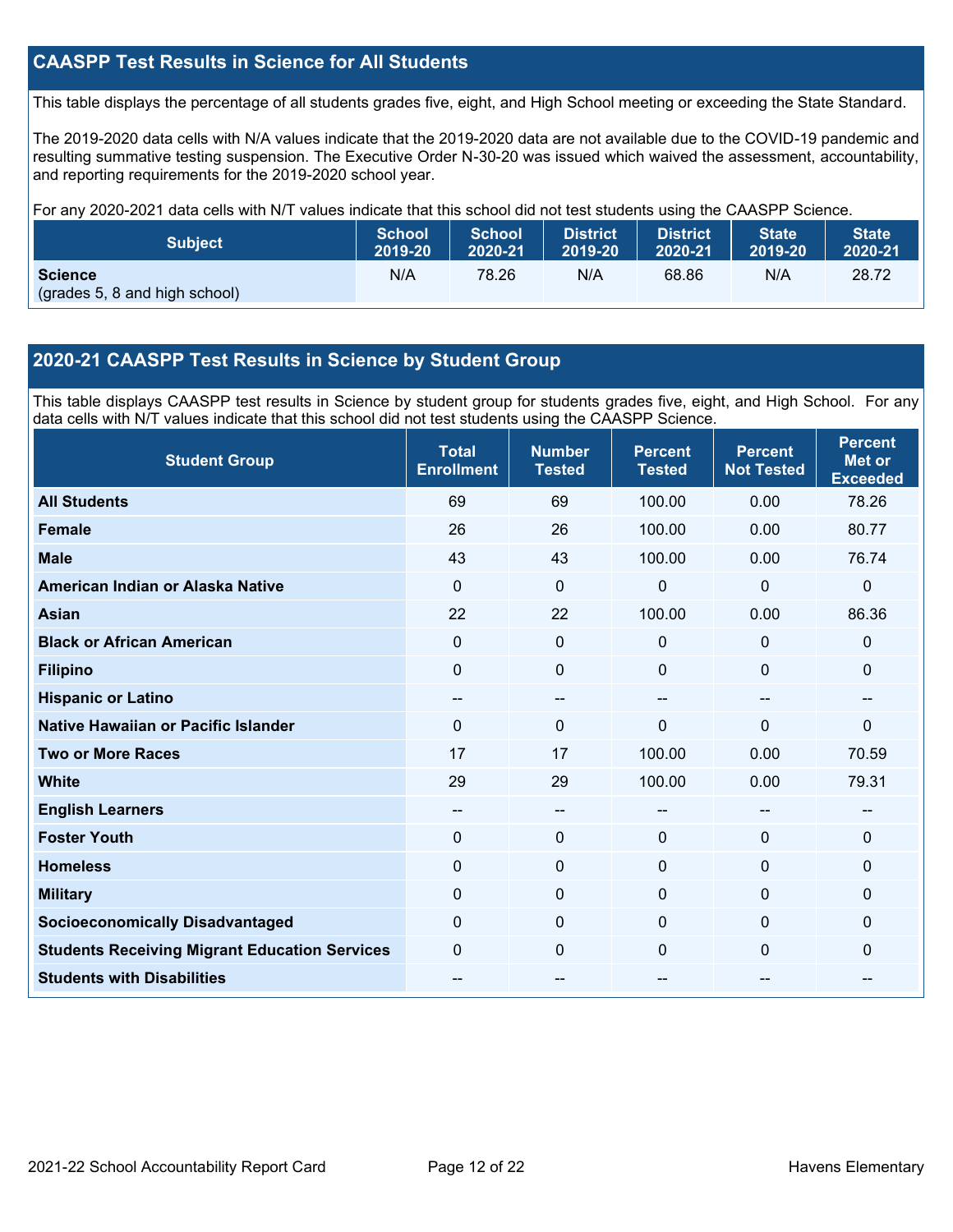# **B. Pupil Outcomes State Priority: Other Pupil Outcomes**

The SARC provides the following information relevant to the State priority: Other Pupil Outcomes (Priority 8): Pupil outcomes in the subject area of physical education.

# **2020-21 California Physical Fitness Test Results**

Due to the COVID-19 crisis, the Physical Fitness Test was suspended during the 2020-2021 school year and therefore no data are reported and each cell in this table is populated with "N/A."

| <b>Grade Level</b> | <b>Four of Six Fitness Standards</b> | <b>Five of Six Fitness Standards</b> | Percentage of Students Meeting   Percentage of Students Meeting   Percentage of Students Meeting  <br><b>Six of Six Fitness Standards</b> |
|--------------------|--------------------------------------|--------------------------------------|-------------------------------------------------------------------------------------------------------------------------------------------|
| Grade 5            | N/A                                  | N/A                                  | N/A                                                                                                                                       |
| Grade 7            | N/A                                  | N/A                                  | N/A                                                                                                                                       |
| Grade 9            | N/A                                  | N/A                                  | N/A                                                                                                                                       |

# **C. Engagement State Priority: Parental Involvement**

The SARC provides the following information relevant to the State priority: Parental Involvement (Priority 3): Efforts the school district makes to seek parent input in making decisions regarding the school district and at each school site.

# **2021-22 Opportunities for Parental Involvement**

Parents and the community are integral to the educational program at Havens School providing support through volunteering, fundraising and input on school decisions. There are a variety of committees, including School Site Council and the safety committee on which we invite parent membership. Parents are invited to volunteer in classrooms regularly in grades K-1 and in occasionally in grades 2-5. Havens Parent Club also offers a multitude of volunteer opportunities, as do other school support groups and the Piedmont Education Foundation. Numerous programs and activities are enriched by the generous contributions made by the Havens Parents Club, School Parcel Taxes and Bond Measures, Piedmont Educational Foundation and other parent support groups. For more information see the following:

Havens Parents Organization:<https://www.havensparentsclub.com/>

Haven's Dad's Club:<https://havens-dads-club.com/>

Piedmont Arts Fund:<https://piedmontartsfund.org/>

CHIME (performing arts):<http://www.piedmont.k12.ca.us/our-community/parent-involvement/#chime>

PRAISE (special education):<http://piedmontpraise.org/>

Piedmont Educational Foundation:<http://www.piedmontedfoundation.org/>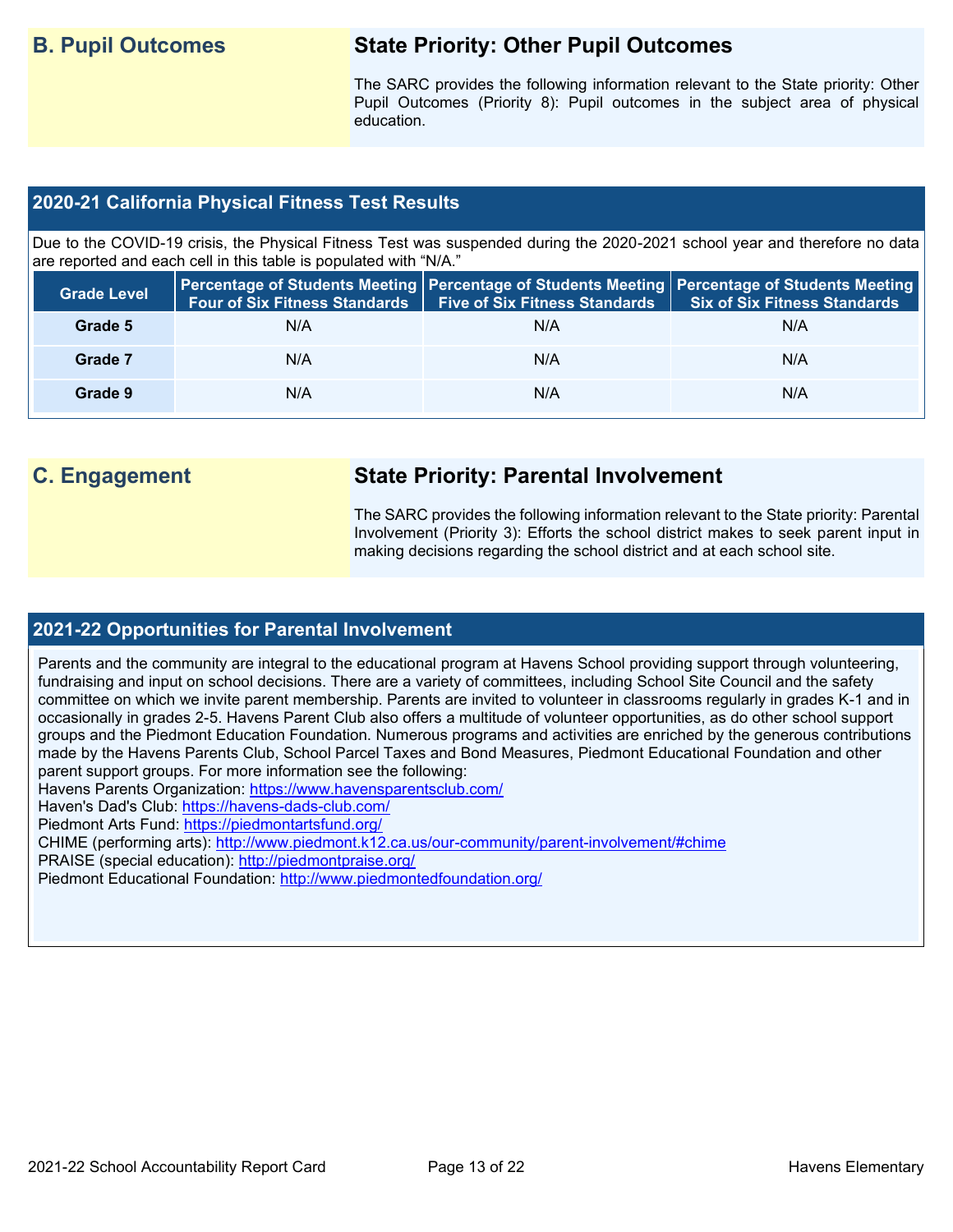# **2020-21 Chronic Absenteeism by Student Group**

| <b>Student Group</b>                                 | <b>Cumulative</b><br><b>Enrollment</b> | <b>Chronic</b><br><b>Absenteeism</b><br><b>Eligible Enrollment</b> | <b>Chronic</b><br><b>Absenteeism</b><br><b>Count</b> | <b>Chronic</b><br><b>Absenteeism</b><br><b>Rate</b> |
|------------------------------------------------------|----------------------------------------|--------------------------------------------------------------------|------------------------------------------------------|-----------------------------------------------------|
| <b>All Students</b>                                  | 456                                    | 448                                                                | 8                                                    | 1.8                                                 |
| <b>Female</b>                                        | 210                                    | 207                                                                | 3                                                    | 1.4                                                 |
| <b>Male</b>                                          | 246                                    | 241                                                                | 5                                                    | 2.1                                                 |
| American Indian or Alaska Native                     | $\Omega$                               | $\Omega$                                                           | $\Omega$                                             | 0.0                                                 |
| <b>Asian</b>                                         | 88                                     | 86                                                                 | 1                                                    | 1.2                                                 |
| <b>Black or African American</b>                     | 5                                      | 5                                                                  | $\mathbf{0}$                                         | 0.0                                                 |
| <b>Filipino</b>                                      | 3                                      | 3                                                                  | $\mathbf{0}$                                         | 0.0                                                 |
| <b>Hispanic or Latino</b>                            | 32                                     | 32                                                                 | $\overline{2}$                                       | 6.3                                                 |
| Native Hawaiian or Pacific Islander                  | $\Omega$                               | $\mathbf{0}$                                                       | $\mathbf 0$                                          | 0.0                                                 |
| <b>Two or More Races</b>                             | 85                                     | 84                                                                 | $\mathbf{0}$                                         | 0.0                                                 |
| <b>White</b>                                         | 242                                    | 238                                                                | 5                                                    | 2.1                                                 |
| <b>English Learners</b>                              | 11                                     | 11                                                                 | 1                                                    | 9.1                                                 |
| <b>Foster Youth</b>                                  | $\mathbf 0$                            | $\Omega$                                                           | $\Omega$                                             | 0.0                                                 |
| <b>Homeless</b>                                      | $\overline{2}$                         | $\overline{2}$                                                     | $\Omega$                                             | 0.0                                                 |
| <b>Socioeconomically Disadvantaged</b>               | 14                                     | 14                                                                 | 1                                                    | 7.1                                                 |
| <b>Students Receiving Migrant Education Services</b> | $\mathbf{0}$                           | $\Omega$                                                           | 0                                                    | 0.0                                                 |
| <b>Students with Disabilities</b>                    | 57                                     | 55                                                                 | 1                                                    | 1.8                                                 |

# **C. Engagement State Priority: School Climate**

The SARC provides the following information relevant to the State priority: School Climate (Priority 6):

- Pupil suspension rates;
- Pupil expulsion rates; and
- Other local measures on the sense of safety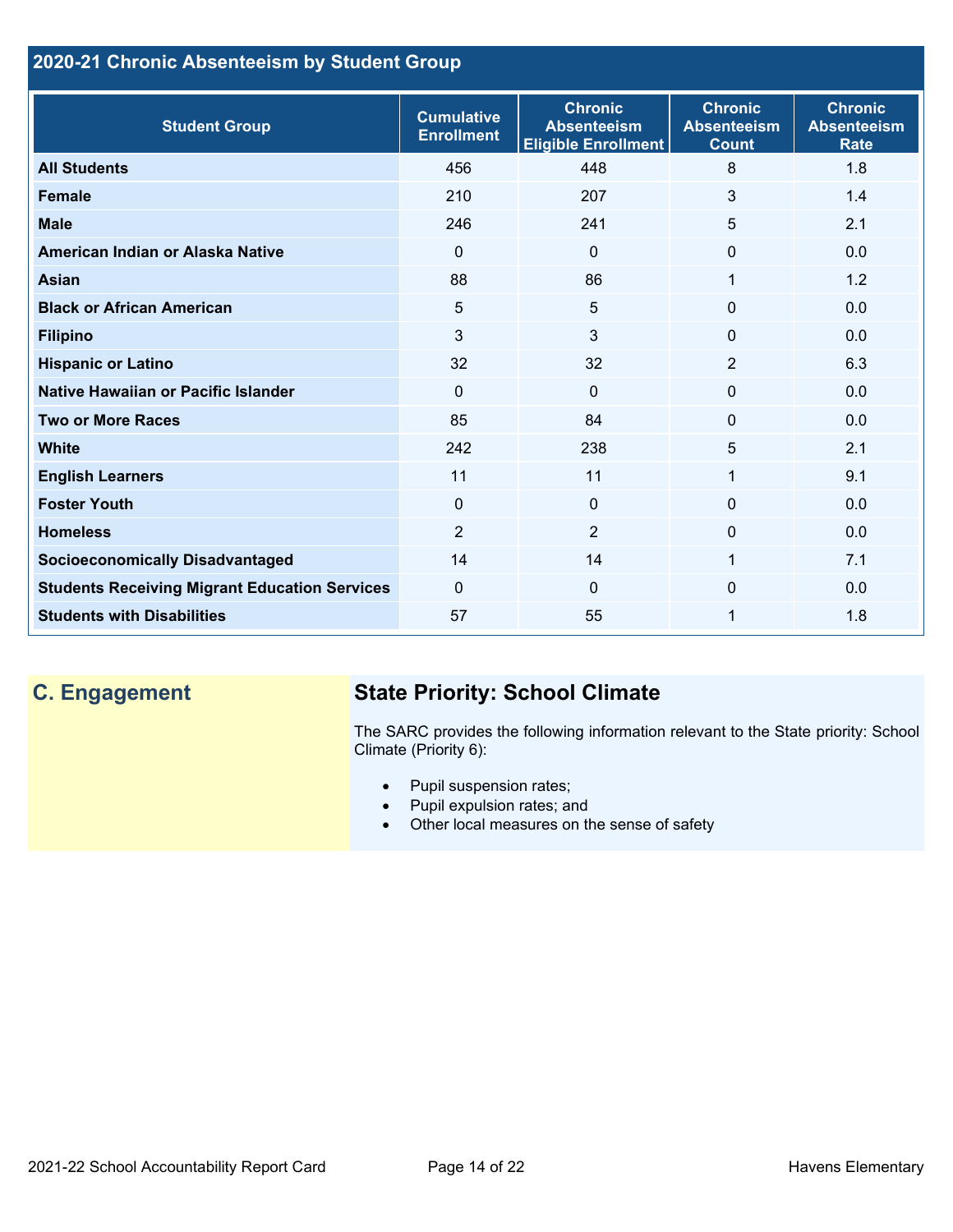# **Suspensions and Expulsions**

This table displays suspensions and expulsions data collected between July through June, each full school year respectively. Data collected during the 2020-21 school year may not be comparable to earlier years of this collection due to differences in learning mode instruction in response to the COVID-19 pandemic.

| <b>Subject</b>     | <b>School</b><br>2018-19 | <b>School</b><br>2020-21 | <b>District</b><br>2018-19 | <b>District</b><br>2020-21 | <b>State</b><br>2018-19 | <b>State</b><br>2020-21 |
|--------------------|--------------------------|--------------------------|----------------------------|----------------------------|-------------------------|-------------------------|
| <b>Suspensions</b> | 0.00                     | 0.00                     | 0.68                       | 0.00                       | 3.47                    | 0.20                    |
| <b>Expulsions</b>  | 0.00                     | 0.00                     | 0.00                       | 0.00                       | 0.08                    | 0.00                    |

This table displays suspensions and expulsions data collected between July through February, partial school year due to the COVID-19 pandemic. The 2019-2020 suspensions and expulsions rate data are not comparable to other year data because the 2019-2020 school year is a partial school year due to the COVID-19 crisis. As such, it would be inappropriate to make any comparisons in rates of suspensions and expulsions in the 2019-2020 school year compared to other school years.

| <b>Subject</b>     | School<br>2019-20 | <b>District</b><br>2019-20 | <b>State</b><br>2019-20 |
|--------------------|-------------------|----------------------------|-------------------------|
| <b>Suspensions</b> | 0.00              | 0.23                       | 2.45                    |
| <b>Expulsions</b>  | 0.00              | 0.00                       | 0.05                    |

# **2020-21 Suspensions and Expulsions by Student Group**

| <b>Student Group</b>                                 | <b>Suspensions Rate</b> | <b>Expulsions Rate</b> |
|------------------------------------------------------|-------------------------|------------------------|
| <b>All Students</b>                                  | 0.00                    | 0.00                   |
| <b>Female</b>                                        | 0.00                    | 0.00                   |
| <b>Male</b>                                          | 0.00                    | 0.00                   |
| American Indian or Alaska Native                     | 0.00                    | 0.00                   |
| <b>Asian</b>                                         | 0.00                    | 0.00                   |
| <b>Black or African American</b>                     | 0.00                    | 0.00                   |
| <b>Filipino</b>                                      | 0.00                    | 0.00                   |
| <b>Hispanic or Latino</b>                            | 0.00                    | 0.00                   |
| Native Hawaiian or Pacific Islander                  | 0.00                    | 0.00                   |
| <b>Two or More Races</b>                             | 0.00                    | 0.00                   |
| <b>White</b>                                         | 0.00                    | 0.00                   |
| <b>English Learners</b>                              | 0.00                    | 0.00                   |
| <b>Foster Youth</b>                                  | 0.00                    | 0.00                   |
| <b>Homeless</b>                                      | 0.00                    | 0.00                   |
| <b>Socioeconomically Disadvantaged</b>               | 0.00                    | 0.00                   |
| <b>Students Receiving Migrant Education Services</b> | 0.00                    | 0.00                   |
| <b>Students with Disabilities</b>                    | 0.00                    | 0.00                   |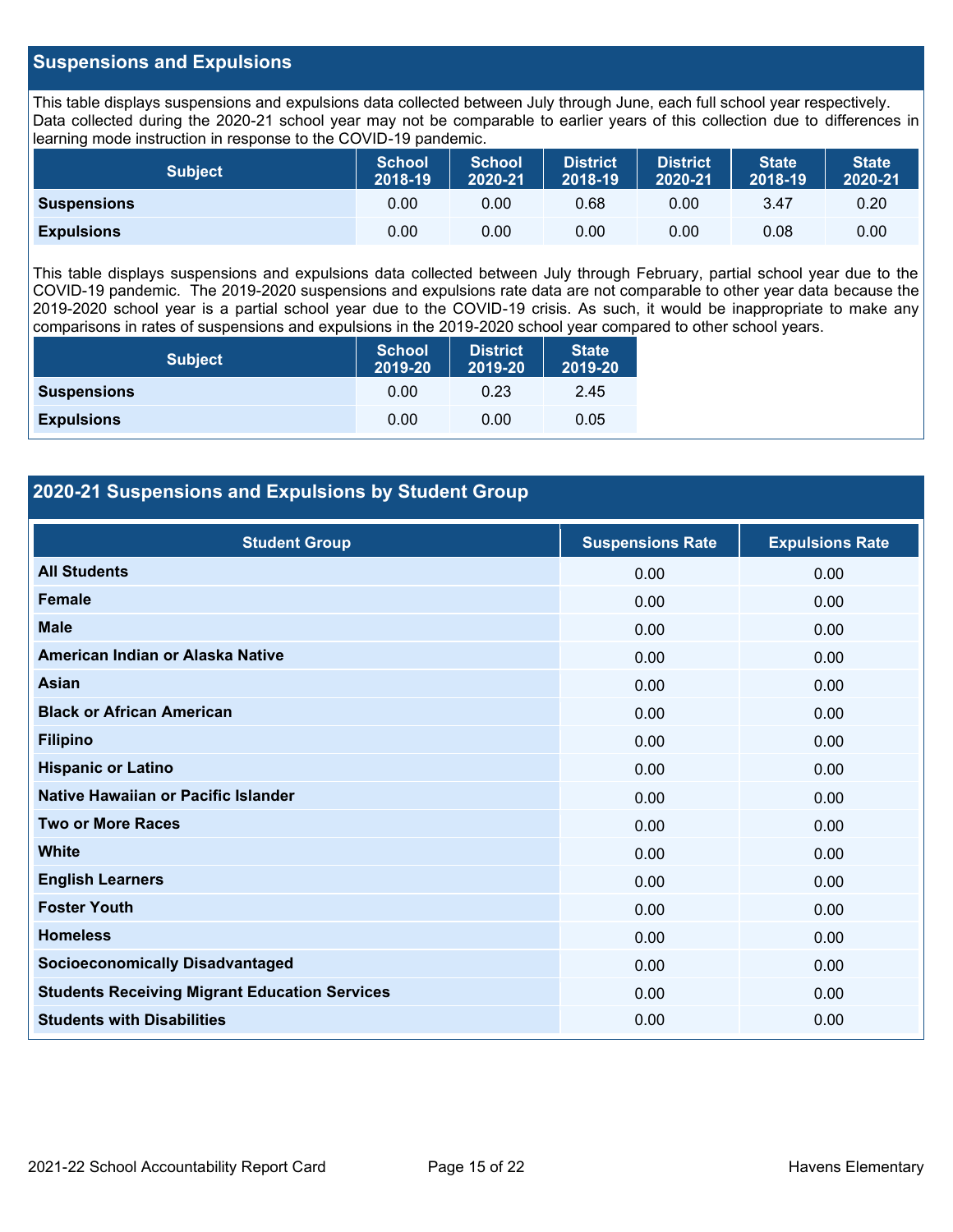## **2021-22 School Safety Plan**

The Comprehensive School Safety Plan provides each student a safe physical environment by providing well-maintained buildings, a safe campus and safe ingress and egress to and from school. The Principal, faculty and staff provide campus security. The safety plan address emergency preparedness through well communicated plans, regularly scheduled drills, and guidelines for student behavior that are consistently monitored and reinforced. There are monthly fire drills, in addition to shelter in place, lockdown/reverse lockdown, and earthquake drills which all occur during the first half of the year. There is also a trischool safety committee that reviews and updates the safety plan each year. The last substantive changes were made in fall of 2017.

In order to create a school environment that is a safe, kind, respectful place for learning, our entire school community utilizes Restorative Justice and the Second Step curriculum.

# **D. Other SARC Information Information Required in the SARC**

The information in this section is required to be in the SARC but is not included in the state priorities for LCFF.

### **2018-19 Elementary Average Class Size and Class Size Distribution**

This table displays the 2018-19 average class size and class size distribution. The columns titled "Number of Classes" indicates how many classes fall into each size category (a range of total students per class). The "Other" category is for multigrade level classes.

| <b>Grade Level</b> | Average<br><b>Class Size</b> | 1-20 Students | Number of Classes with   Number of Classes with   Number of Classes with<br>21-32 Students | 33+ Students |
|--------------------|------------------------------|---------------|--------------------------------------------------------------------------------------------|--------------|
| K                  | 165                          |               | 3                                                                                          |              |
|                    | 24                           |               | 3                                                                                          |              |
|                    | 52                           |               | 3                                                                                          |              |
|                    | 23                           |               | 6                                                                                          |              |
|                    | 26                           |               | 4                                                                                          |              |
|                    | 47                           |               | 4                                                                                          |              |
| 6                  |                              |               |                                                                                            |              |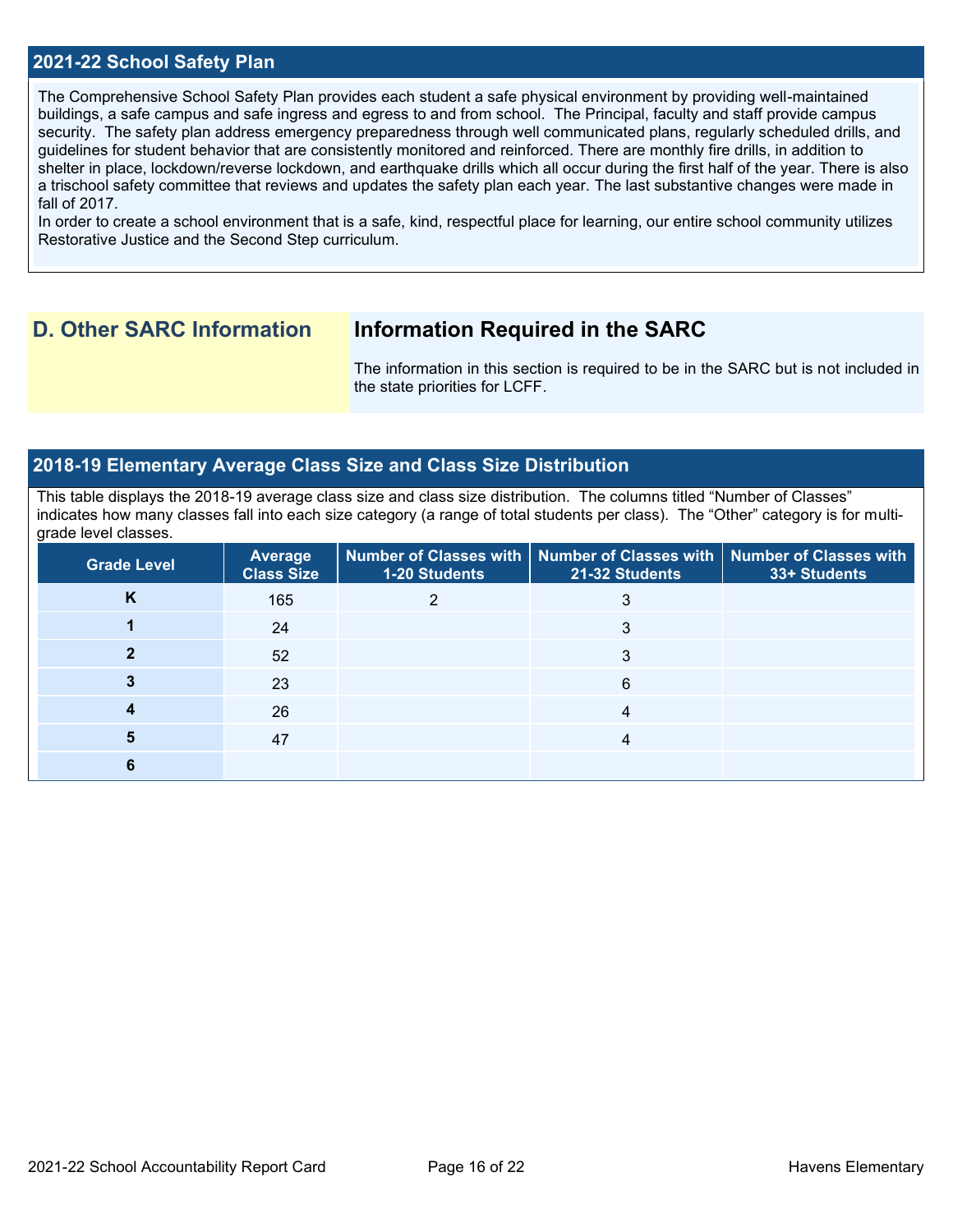## **2019-20 Elementary Average Class Size and Class Size Distribution**

This table displays the 2019-20 average class size and class size distribution. The columns titled "Number of Classes" indicates how many classes fall into each size category (a range of total students per class). The "Other" category is for multi-grade level classes.

| <b>Grade Level</b> | Average<br><b>Class Size</b> | <b>Number of Classes with</b><br><b>1-20 Students</b> | <b>Number of Classes with</b><br>21-32 Students | <b>Number of Classes with</b><br>33+ Students |
|--------------------|------------------------------|-------------------------------------------------------|-------------------------------------------------|-----------------------------------------------|
| K                  | 21                           |                                                       | 11                                              |                                               |
|                    | 24                           |                                                       | 15                                              |                                               |
|                    | 22                           | $\mathfrak{p}$                                        | 18                                              |                                               |
| 3                  | 22                           | 2                                                     | 18                                              |                                               |
| 4                  | 24                           |                                                       | 17                                              |                                               |
| 5                  | 25                           |                                                       | 18                                              |                                               |
| 6                  |                              |                                                       |                                                 |                                               |
| <b>Other</b>       | 20                           |                                                       | 6                                               |                                               |

# **2020-21 Elementary Average Class Size and Class Size Distribution**

This table displays the 2020-21 average class size and class size distribution. The columns titled "Number of Classes" indicates how many classes fall into each size category (a range of total students per class). The "Other" category is for multi-grade level classes.

| <b>Grade Level</b> | <b>Average</b><br><b>Class Size</b> | 1-20 Students | Number of Classes with   Number of Classes with   Number of Classes with<br>21-32 Students | 33+ Students |
|--------------------|-------------------------------------|---------------|--------------------------------------------------------------------------------------------|--------------|
| K                  | 12                                  | 31            | 10                                                                                         |              |
|                    | 15                                  | 19            | 5                                                                                          |              |
| 2                  | 16                                  | 16            | 18                                                                                         |              |
| 3                  | 19                                  | 14            | 18                                                                                         |              |
|                    | 21                                  | 6             | 19                                                                                         |              |
| 5                  | 20                                  |               | 18                                                                                         |              |
| 6                  |                                     |               |                                                                                            |              |
| <b>Other</b>       | 5                                   |               |                                                                                            |              |

### **2020-21 Ratio of Pupils to Academic Counselor**

This table displays the ratio of pupils to Academic Counselor. One full time equivalent (FTE) equals one staff member working full time; one FTE could also represent two staff members who each work 50 percent of full time.

| <b>Title</b>                        | <b>Ratio</b> |
|-------------------------------------|--------------|
| <b>Pupils to Academic Counselor</b> | 555          |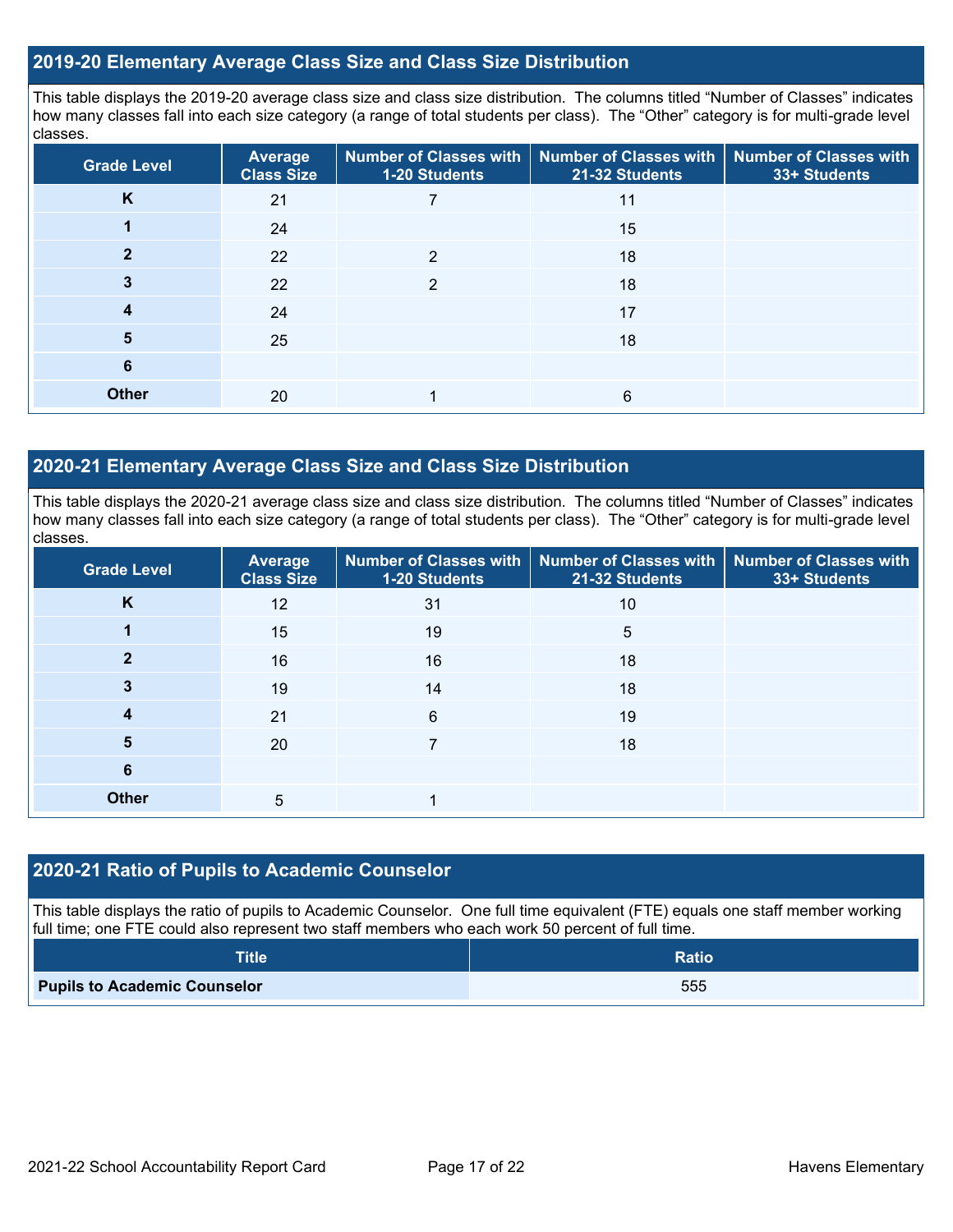# **2020-21 Student Support Services Staff**

This table displays the number of FTE support staff assigned to this school. One full time equivalent (FTE) equals one staff member working full time; one FTE could also represent two staff members who each work 50 percent of full time.

| <b>Title</b>                                                         | <b>Number of FTE Assigned to School</b> |
|----------------------------------------------------------------------|-----------------------------------------|
| <b>Counselor (Academic, Social/Behavioral or Career Development)</b> | 0.8                                     |
| Library Media Teacher (Librarian)                                    | 0.8                                     |
| <b>Library Media Services Staff (Paraprofessional)</b>               | 0.8                                     |
| <b>Psychologist</b>                                                  | 0.6                                     |
| <b>Social Worker</b>                                                 | $\mathbf 0$                             |
| <b>Speech/Language/Hearing Specialist</b>                            | 1                                       |
| <b>Resource Specialist (non-teaching)</b>                            | $\mathbf{0}$                            |
| <b>Other</b>                                                         | 0.8                                     |

# **2019-20 Expenditures Per Pupil and School Site Teacher Salaries**

This table displays the 2019-20 expenditures per pupil and average teach salary for this school. Cells with N/A values do not require data.

| <b>Level</b>                                         | <b>Total</b><br><b>Expenditures</b><br><b>Per Pupil</b> | <b>Expenditures</b><br><b>Per Pupil</b><br>(Restricted) | <b>Expenditures</b><br><b>Per Pupil</b><br>(Unrestricted) | Average<br><b>Teacher</b><br><b>Salary</b> |
|------------------------------------------------------|---------------------------------------------------------|---------------------------------------------------------|-----------------------------------------------------------|--------------------------------------------|
| <b>School Site</b>                                   | 12,260                                                  | 2.426                                                   | 9.835                                                     | 92,949                                     |
| <b>District</b>                                      | N/A                                                     | N/A                                                     | 10.333                                                    | 91,257                                     |
| <b>Percent Difference - School Site and District</b> | N/A                                                     | N/A                                                     | $-4.9$                                                    | 1.8                                        |
| <b>State</b>                                         |                                                         |                                                         | \$8,444                                                   | \$77,042                                   |
| <b>Percent Difference - School Site and State</b>    | N/A                                                     | N/A                                                     | 15.2                                                      | 18.7                                       |

# **2020-21 Types of Services Funded**

Services are provided to students with special needs through a comprehensive special education program. Expanded Learning Opportunity funds are being implemented this year to provide tutoring to address any learning gaps or inadequate preparation due to pandemic conditions.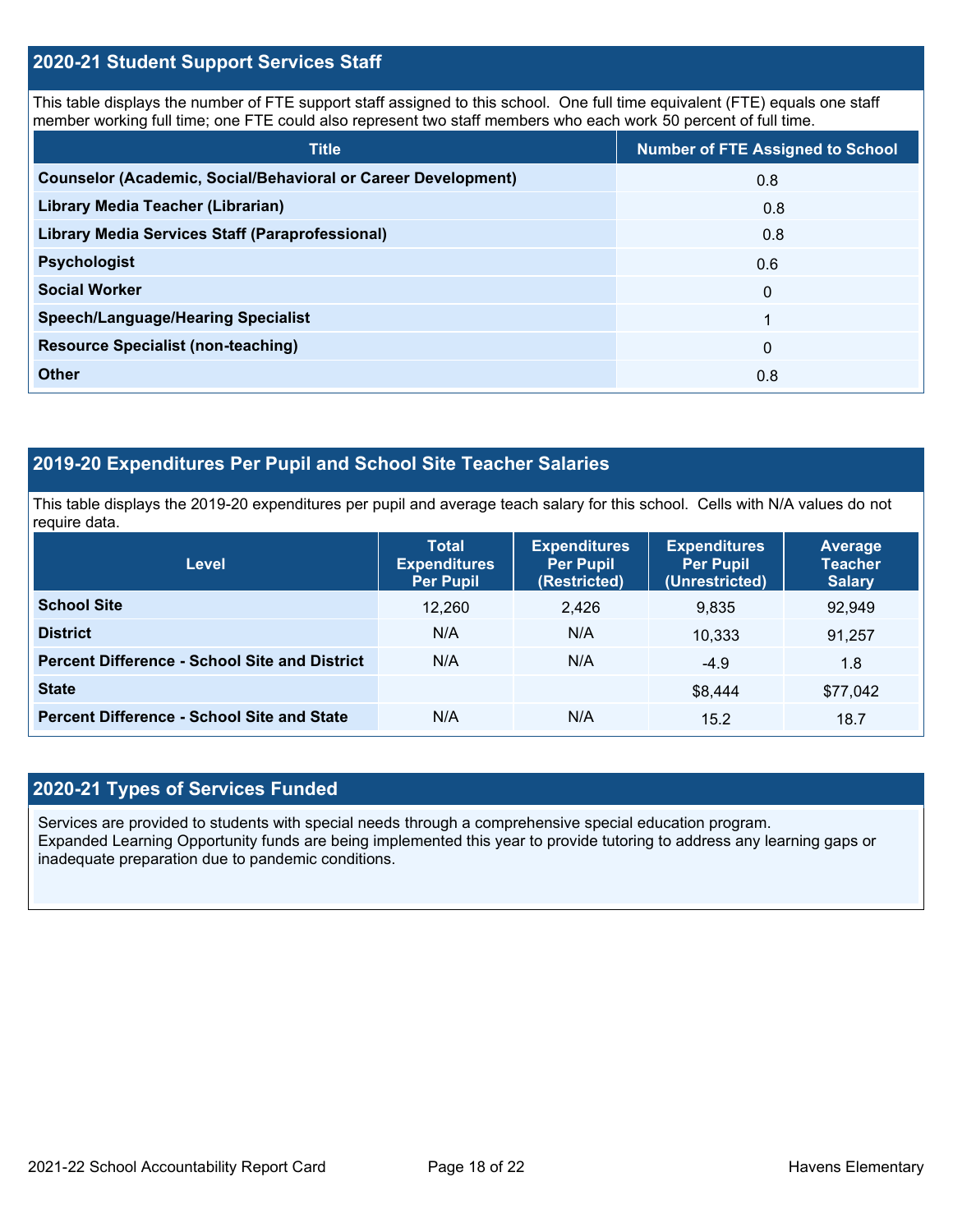# **2019-20 Teacher and Administrative Salaries**

This table displays the 2019-20 Teacher and Administrative salaries. For detailed information on salaries, see the CDE Certification Salaries & Benefits web page at [http://www.cde.ca.gov/ds/fd/cs/.](http://www.cde.ca.gov/ds/fd/cs/)

| Category                                             | <b>District</b><br><b>Amount</b> | <b>State Average</b><br>for Districts<br>in Same Category |
|------------------------------------------------------|----------------------------------|-----------------------------------------------------------|
| <b>Beginning Teacher Salary</b>                      |                                  | \$48,119                                                  |
| <b>Mid-Range Teacher Salary</b>                      |                                  | \$74,665                                                  |
| <b>Highest Teacher Salary</b>                        |                                  | \$98,160                                                  |
| <b>Average Principal Salary (Elementary)</b>         |                                  | \$118,542                                                 |
| <b>Average Principal Salary (Middle)</b>             |                                  | \$125,068                                                 |
| <b>Average Principal Salary (High)</b>               |                                  | \$133,516                                                 |
| <b>Superintendent Salary</b>                         |                                  | \$194,199                                                 |
| <b>Percent of Budget for Teacher Salaries</b>        | 34%                              | 31%                                                       |
| <b>Percent of Budget for Administrative Salaries</b> | 5%                               | 6%                                                        |

### **Professional Development**

PUSD staff members build their knowledge of curriculum and their repertoire of instructional strategies by participating in various types of professional learning: local and national conferences, on and off-site workshops, coaching cycles, and as members of professional learning communities. Prior to the 2016-17 school year, the District offered three staff development days annually where teachers were provided with a range of PD offerings on topics such as Common Core Standards training, differentiation, instructional technology, new math curriculum, and vertical alignment of standards instruction.

Beginning the 2016-17 school year, PUSD instituted a flexible professional development program, which allows all certificated staff to select the professional learning topic and structure that best fit their learning needs. Some examples of professional development selected by tri-school elementary teachers are as follows: differentiated math instruction, teaching reading in small groups, integrated learning, and social emotional learning.

In 2018-19 we used a new model where the district, site, and teachers determined the content of each of the three days. The district selected training on the social justice standards, the site selected training on professional learning communities, and teachers chose a range of topics that are relevant to their teaching. Some topics include integrated learning, phonics, word study, mathematical problem solving and Professional Learning Communities. In addition to providing professional learning opportunities on the professional development days, teacher have ongoing professional development opportunities at monthly staff meeting and on an as needed/as requested basis.

For the 2020-21 school year teachers were provided an additional three days of professional learning in order to prepare for distance learning due to the COVID-19 related school closures. All PD this year is focused on the following areas: distance learning, anti-racism and social justice teaching practices, updating practices on reading instruction.

New teachers participate in a full day professional development orientation are assigned a mentor as part of the Teacher Induction Program (TIP) or may participate with Teachers Engaged in Active Mentoring (TEAM). Tenured teachers can also participate in coaching by participating in Teachers Engaged in Active Mentoring (TEAM).

Professional Development during the 2021-2022 school year has addressed equity and inclusion goals defined in the district Local Control Accountability Plan (LCAP)and student social emotional learning.

This table displays the number of school days dedicated to staff development and continuous improvement.

| <b>Subject</b>                                                                  | 2019-20   2020-21   2021-22 |  |
|---------------------------------------------------------------------------------|-----------------------------|--|
| Number of school days dedicated to Staff Development and Continuous Improvement |                             |  |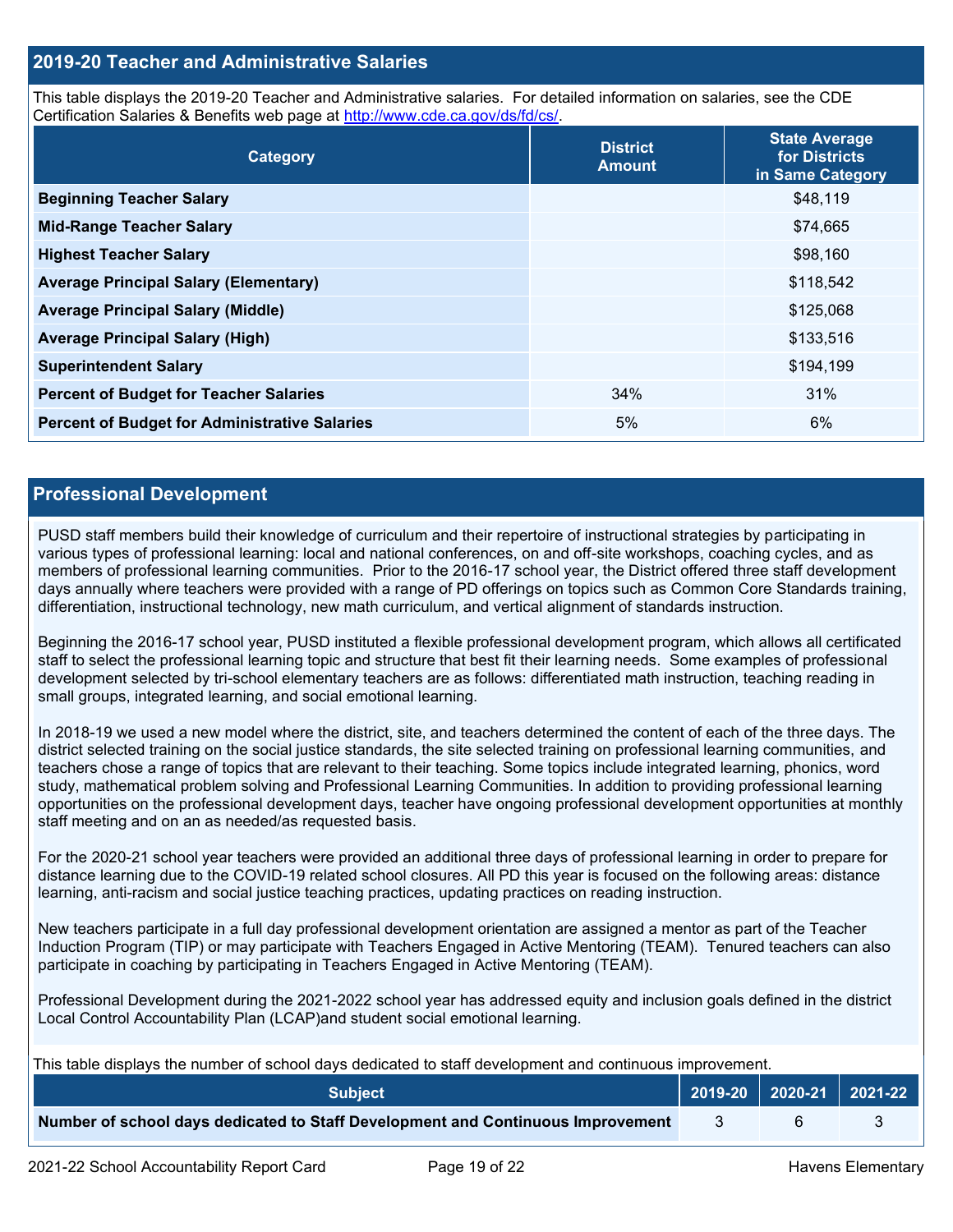# **Piedmont City Unified School District 2020-21 Local Accountability Report Card (LARC) Addendum**

# **Local Accountability Report Card (LARC) Addendum**

**2020-21 Local Accountability Report Card (LARC) Addendum Overview**



On July 14, 2021, the California State Board of Education (SBE) determined that the California Department of Education (CDE) will use the SARC as the mechanism to conduct a one-time data collection of the LEA-level aggregate test results of all school's local assessments administered during the 2020–2021 school year in order to meet the federal Every Students Succeeds Act (ESSA) reporting requirement for the Local Educational Agency Accountability Report Cards (LARCs).

Each local educational agency (LEA) is responsible for preparing and posting their annual LARC in accordance with the federal ESSA. As a courtesy, the CDE prepares and posts the LARCs on behalf of all LEAs.

Only for the 2020–2021 school year and the 2020–2021 LARCs, LEAs are required to report their aggregate local assessments test results at the LEA-level to the CDE by populating the tables below via the SARC. These data will be used to meet the LEAs' federal requirement for their LARCs. Note that it is the responsibility of the school and LEA to ensure that all student privacy and suppression rules are in place when reporting data in Tables 3 and 4 in the Addendum, as applicable.

The tables below are not part of the SBE approved 2020–2021 SARC template but rather are the mechanism by which these required data will be collected from LEAs.

For purposes of the LARC and the following tables, an LEA is defined as a school district, a county office of education, or a direct funded charter school.

| <b>2021-22 District Contact Information</b> |                                              |  |  |  |
|---------------------------------------------|----------------------------------------------|--|--|--|
| <b>District Name</b>                        | <b>Piedmont City Unified School District</b> |  |  |  |
| <b>Phone Number</b>                         | $(510) 594 - 2600$                           |  |  |  |
| Superintendent                              | <b>Randall Booker</b>                        |  |  |  |
| <b>Email Address</b>                        | rbooker@piedmont.k12.ca.us                   |  |  |  |
| <b>District Website Address</b>             | http://www.piedmont.k12.ca.us/               |  |  |  |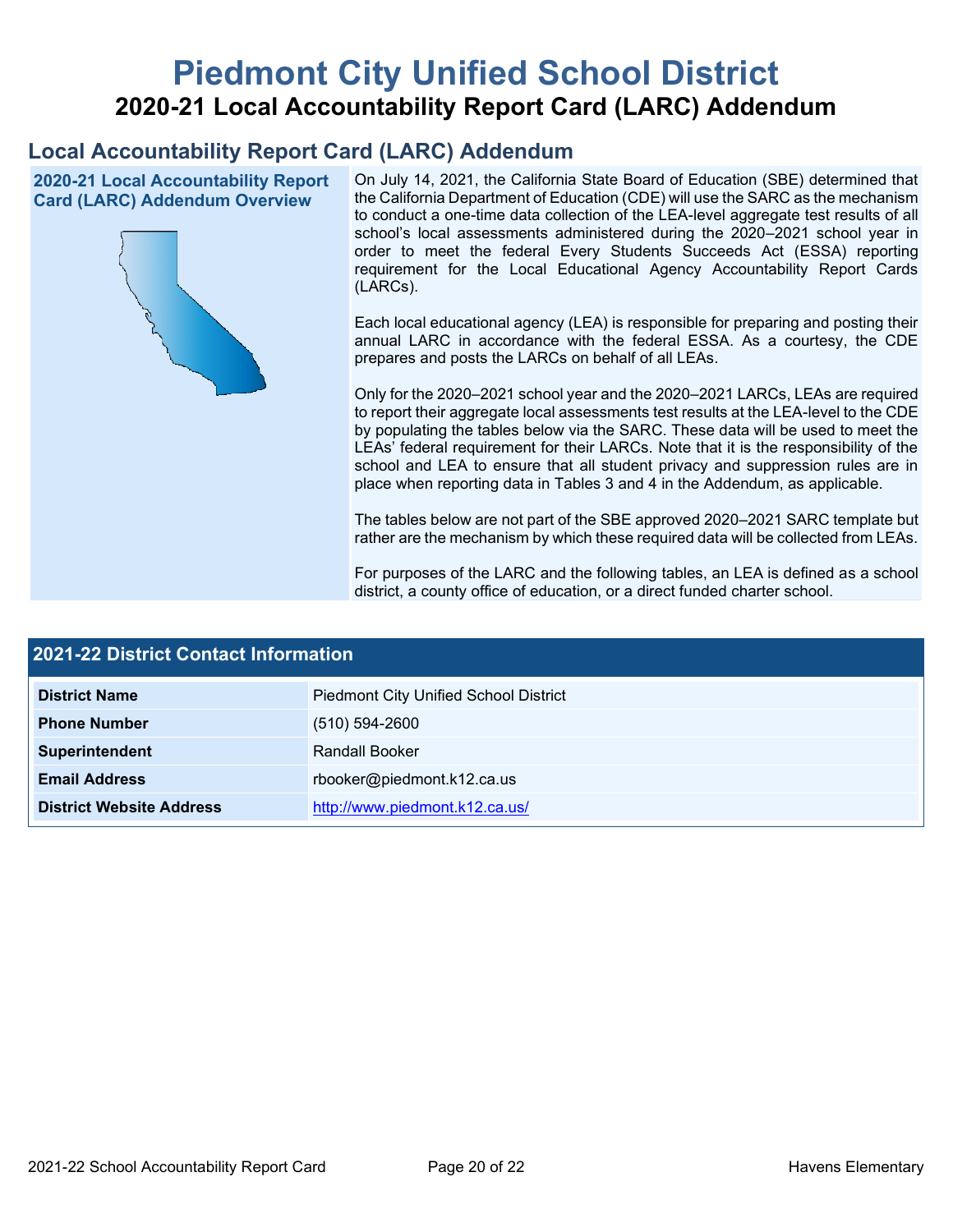# **2020-21 CAASPP Test Results in ELA by Student Group**

This table displays CAASPP test results in ELA by student group for students grades three through eight and grade eleven taking and completing a state-administered assessment. The CDE will populate this table for schools in cases where the school administered the CAASPP assessment. In cases where the school administered a local assessment instead of CAASPP, the CDE will populate this table with "NT" values, meaning this school did not test students using the CAASPP. See the local assessment(s) table for more information.

| <b>CAASPP</b><br><b>Student Groups</b>               | <b>CAASPP</b><br><b>Total</b><br><b>Enrollment</b> | <b>CAASPP</b><br><b>Number</b><br><b>Tested</b> | <b>CAASPP</b><br><b>Percent</b><br><b>Tested</b> | <b>CAASPP</b><br><b>Percent</b><br><b>Not Tested</b> | <b>CAASPP</b><br><b>Percent</b><br><b>Met or</b><br><b>Exceeded</b> |
|------------------------------------------------------|----------------------------------------------------|-------------------------------------------------|--------------------------------------------------|------------------------------------------------------|---------------------------------------------------------------------|
| <b>All Students</b>                                  | 1334                                               | 1171                                            | 87.78                                            | 12.22                                                | 84.88                                                               |
| <b>Female</b>                                        | 628                                                | 550                                             | 87.58                                            | 12.42                                                | 87.09                                                               |
| <b>Male</b>                                          | 706                                                | 621                                             | 87.96                                            | 12.04                                                | 82.93                                                               |
| American Indian or Alaska Native                     | $\mathbf{0}$                                       | $\mathbf 0$                                     | $\mathbf 0$                                      | $\mathbf 0$                                          | $\mathbf 0$                                                         |
| <b>Asian</b>                                         | 184                                                | 175                                             | 95.11                                            | 4.89                                                 | 89.71                                                               |
| <b>Black or African American</b>                     | 16                                                 | 13                                              | 81.25                                            | 18.75                                                | 53.85                                                               |
| <b>Filipino</b>                                      | --                                                 | $\overline{\phantom{m}}$                        |                                                  | --                                                   | --                                                                  |
| <b>Hispanic or Latino</b>                            | 126                                                | 115                                             | 91.27                                            | 8.73                                                 | 73.04                                                               |
| <b>Native Hawaiian or Pacific Islander</b>           | $\Omega$                                           | 0                                               | 0                                                | $\mathbf 0$                                          | $\mathbf 0$                                                         |
| <b>Two or More Races</b>                             | 267                                                | 241                                             | 90.26                                            | 9.74                                                 | 86.72                                                               |
| White                                                | 738                                                | 624                                             | 84.55                                            | 15.45                                                | 85.74                                                               |
| <b>English Learners</b>                              | --                                                 | --                                              |                                                  | --                                                   |                                                                     |
| <b>Foster Youth</b>                                  | $\mathbf{0}$                                       | $\mathbf 0$                                     | $\mathbf{0}$                                     | $\Omega$                                             | 0                                                                   |
| <b>Homeless</b>                                      | --                                                 | --                                              | --                                               | $\overline{\phantom{a}}$                             | --                                                                  |
| <b>Military</b>                                      | 0                                                  | 0                                               | $\mathbf 0$                                      | $\mathbf 0$                                          | 0                                                                   |
| <b>Socioeconomically Disadvantaged</b>               | 18                                                 | 14                                              | 77.78                                            | 22.22                                                | 28.57                                                               |
| <b>Students Receiving Migrant Education Services</b> | $\mathbf 0$                                        | 0                                               | 0                                                | $\mathbf 0$                                          | $\mathbf 0$                                                         |
| <b>Students with Disabilities</b>                    | 201                                                | 157                                             | 78.11                                            | 21.89                                                | 56.05                                                               |